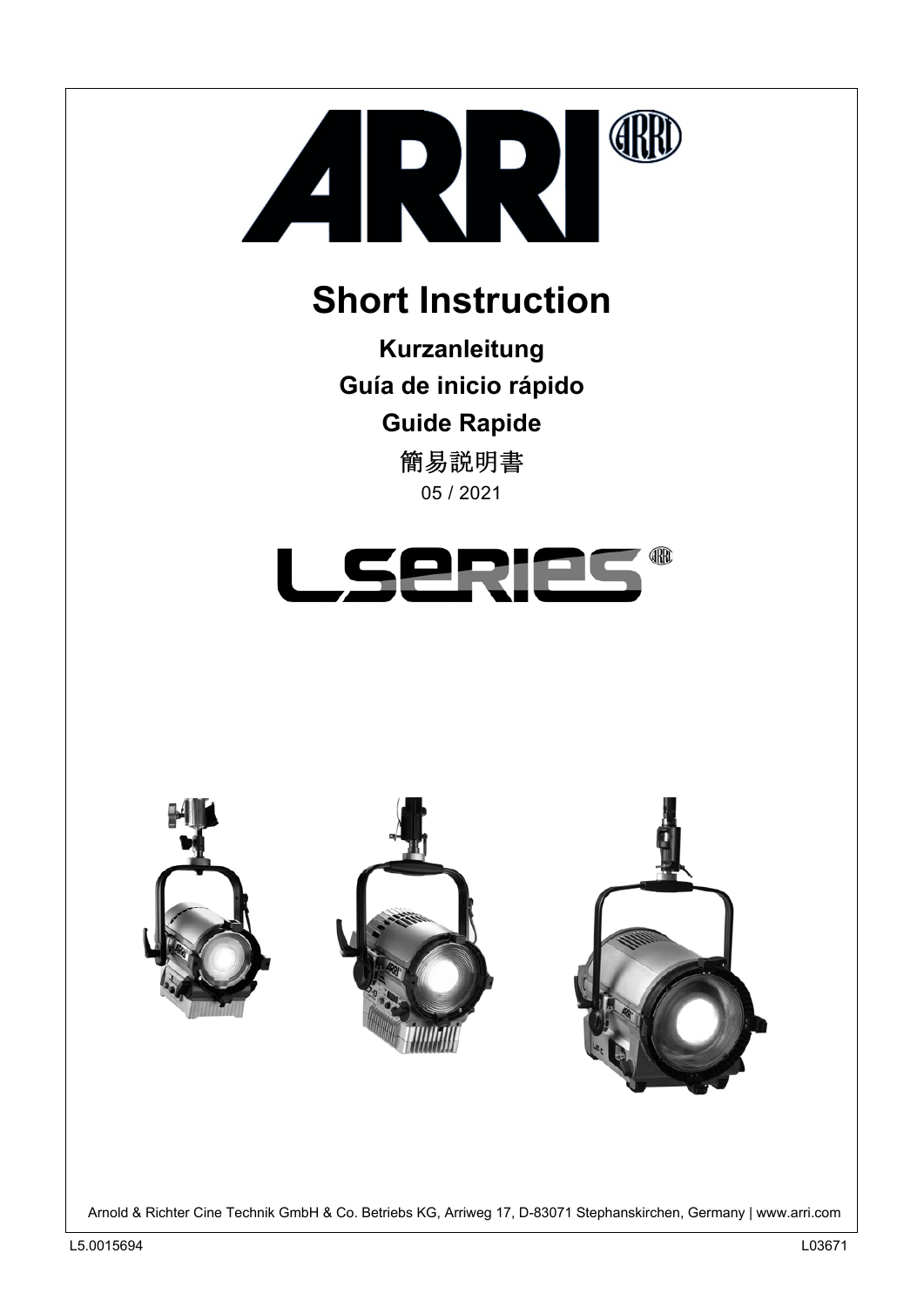| 1                       | Spigot                      | 9 Battery input                | 17 Power / Status        | $25 + / up$     |
|-------------------------|-----------------------------|--------------------------------|--------------------------|-----------------|
| $\overline{2}$          | Yoke                        | 10 DMX input                   | 18 Data                  | 26 Display      |
| 3                       | <b>Tilt Lock</b>            | 11 USB interface               | 19 Intensity             | 27 Function     |
| 4                       | Top latch                   | 12 DMX through                 | 20 Memory 1              | 28 Enter        |
| 5                       | Safety catch                | 13 P.O. gear pan (blue)        | 21 CCT/Hue               |                 |
| 6                       | Focus knob or P.O. (yellow) | 14 P.O. gear tilt (white)      | 22 Memory 2              |                 |
| 7                       | Handle                      | 15 Fixture menu                | 23 GN-Point / Saturation |                 |
| 8                       | Mains input                 | 16 Fuse holder                 | $24 - 1$ down            |                 |
|                         |                             |                                |                          |                 |
| 1                       | Aufhängezapfen              | 9<br><b>Batterie-Anschluss</b> | 17 Netzspannung / Status | $25 + 7$ auf    |
| $\mathbf 2$             | Haltebügel                  | 10 DMX-Eingang                 | 18 Daten                 | 26 Anzeige      |
| 3                       | Bügelklemmung               | 11 USB-Anschluss               | 19 Intensität            | 27 Funktion     |
| 4                       | Torsicherung                | 12 DMX-Ausgang                 | 20 Speicher 1            | 28 Enter        |
| 5                       | Rasthaken                   | 13 P.O. Antrieb Drehen (blau)  | 21 CCT / Farbton         |                 |
| 6                       | Fokusknopf oder P.O.(gelb)  | 14 P.O. Antrieb Neigen (weiß)  | 22 Speicher 2            |                 |
| 7                       | Griff                       | 15 Gerätemenü                  | 23 GN-Punkt / Sättigung  |                 |
| 8                       | Netzeingang                 | 16 Sicherungshalter            | $24 - / ab$              |                 |
|                         |                             |                                |                          |                 |
| 1                       | Espita                      | Entrada de Batería<br>9        | 17 Poder / Estatus       | $25 +$ / arriba |
| $\overline{\mathbf{2}}$ | Estribo                     | <b>10 Entrada DMX</b>          | 18 Data                  | 26 Pantalla     |
| 3                       | Bloqueo de inclinación      | 11 Interfaz USB                | 19 Intensidad            | 27 Función      |
| 4                       | Pestillo superior           | 12 A través DMX                | 20 Memoria 1             | 28 Enter        |
| 5                       | Pestillo de reguridad       | 13 P.O. engrane de giro (azul) | 21 CCT / Matiz           |                 |
| 6                       | Perilla de enfoque o P.O.   | P.O. engrane de inclinación    | 22 Memoria 2             |                 |
|                         | (amarillo)                  | (blanco                        |                          |                 |
| 7                       | Mango                       | 15 Menú de dispositivo         | 23 Punto-GN / Saturación |                 |
| 8                       | Entrada de red              | 16 Portafusibles               | $24 - 7$ abajo           |                 |
|                         |                             |                                |                          |                 |
| 1                       | Spigot                      | <b>Alimentation DC</b><br>9    | 17 Pouvoir / Statut      | $25 + / up$     |
| $\overline{2}$          | Lyre                        | 10 Entrée DMX                  | 18 Data                  | 26 Afficher     |
| 3                       | Serrage tilt                | 11 Interface USB               | 19 Intensité             | 27 Fonction     |
| 4                       | Verrou                      | 12 Recopie DMX                 | 20 Mémoire 1             | 28 Entrer       |
| 5                       | Ancrage de sécurité         | <b>13</b> P.O. pan (bleu)      | 21 CCT / Hue             |                 |
| 6                       | Zoom ou P.O. (jaune)        | 14 P.O. tilt (blanc)           | 22 Mémoire 2             |                 |
| 7                       | Poignée                     | 15 Menu embarqué               | 23 GN-Point / Saturation |                 |
| 8                       | <b>Alimentation Secteur</b> | 16 Support de fusible          | $24 - 1$ en bas          |                 |
|                         |                             |                                |                          |                 |
| $\mathbf{1}$            | スピゴット                       | 9 バッテリーパック用のコネクター 17 パワー/ステータス |                          | $25 + / \pm$    |
| 2                       | ヨーク                         | 10 DMX インプット                   | 18 データ                   | 26 表示           |
| 3                       | 傾き錠、ロック                     | 11 コンピューターつなぎ                  | 19 強度                    | 27 機能           |
| 4                       | トップラッチ                      | 12 DMX スルー                     | 20 メモリ1                  | 28 入る           |
| 5                       | 安全、セーフティーキャッチ               | 13 P.O. ギアパン (蒼い)              | 21 CCT / 色相              |                 |
| 6                       | フォーカスノブ、P.O (黄色い)           | 14 P.0ギタティルト (白)               | 22 メモリ2                  |                 |
| 7                       | ハンドル                        | 15 フィクスチャーメニュー                 | 23 GNポイント・彩度             |                 |
| 8                       | メインインプット                    | 16 ヒューズホルダ                     | 24 - $/$ $\top$          |                 |

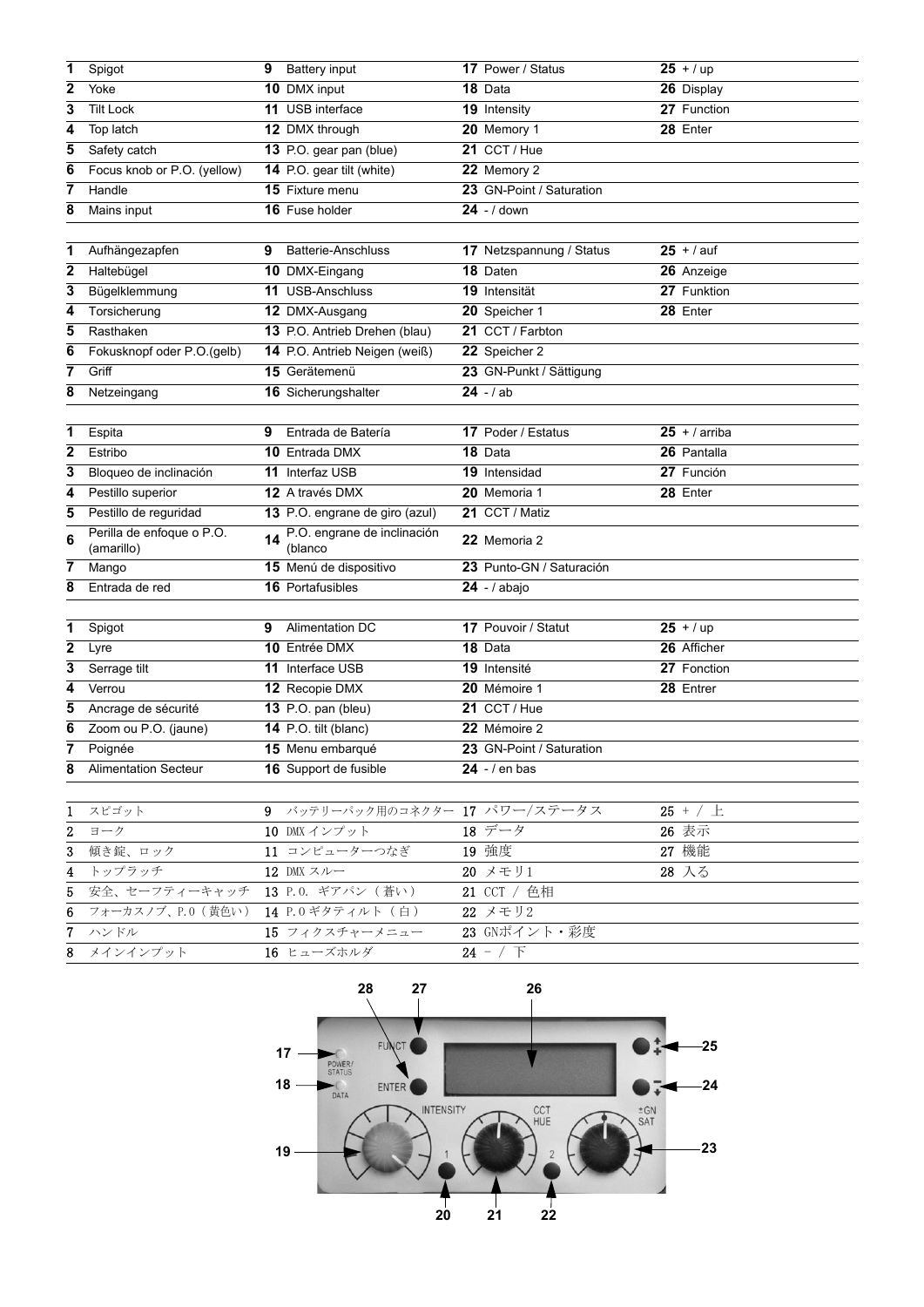

L7 P.O.





L10 MAN

L10 P.O.

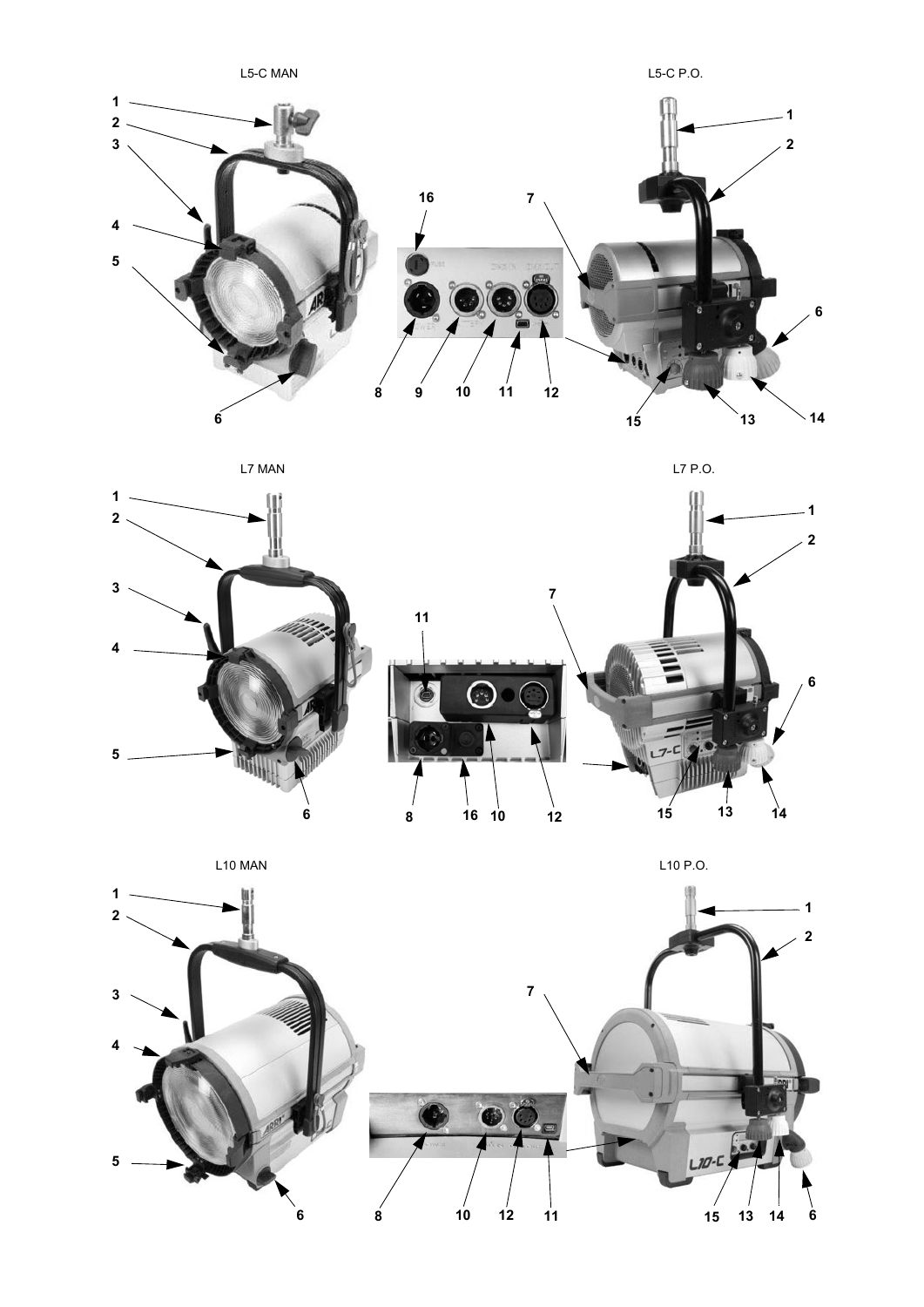# **Intended use**

This product is intended to illuminate persons and objects. Always follow the safety information.

Any usage other than described above is not permitted and can damage the product and lead to associated risks such as short-circuit, fire, electric shock, etc. You are not allowed to modify the product.

# **Safety Instruction**



### *READ THE INSTRUCTIONS*

Read all instructions carefully before installing, using or servicing the product. Refer to the ARRI website www.arri.com for the latest documentation.



# *NOT FOR RESIDENTIAL USE*

Not to be used in residential areas. The luminaire is intended for professional use only. The fixture may only be operated by qualified persons.

# *DANGER OF LIFE!*

# *CAUTION - RISK OF ELECTRICAL SHOCK!*

Do not open the housing of the fixture. For safe operation, the housing must be completely closed at all times.



### *DISCONNECT ELECTRICALLY!*

Disconnect electrically before re-lamping or carrying out any service or maintenance work or when the product is not in use.

- Always earth the fixture electrically. Only use TN- or TT one phase power supplies and a power plug according to IEC 60309-1 or a similar national standard.
- Use suitable, genuine ARRI mains cables only. The use of thirdparty mains cables is on your own risk.
- Always follow the instructions of the connector manufacturer when installing a connector on the mains cable.
- Do not use any cable to hold, move or suspend the device.
- Check the mains cable prior to every operation for damage.
- In case of visible damage to cables or housings, the device may not be operated any longer. Damaged components of the housing must be replaced by a certified ARRI service center.
- Do not cover the ventilation slots of the device. Unobstructed airflow is required for effective cooling.
- Avoid direct illumination by other luminaires or other heat sources.

### *CAUTION - HOT SURFACE! RISK OF BURNING!*



The fixture or parts of the fixture become hot during operation. Touch hot parts only with protective gloves.

# *CAUTION - OPTICAL RADIATION!*

The fixture emits optical radiation such as UV, visible radiation, IR during operation. Always observe the minimum distance to persons and objects. Observe the information about the photobiological hazards and risk group.



#### *CAUTION – HIGH BEAM INTENSITY! RISK OF EYE INJURY!*

Do not stare into the operating light source of the fixture.



#### *REPLACE DAMAGED COMPONENTS*

Replace any cracked or scratched protective shields such as lenses, UV-screens, diffusions or housing parts immediately. Do not use a product with broken parts. The luminaire shall only be used complete with its protective shield.

Always observe the minimum distances to persons and flammable objects given on the type plate. Always observe the maximum tilt angle.



# **General Notes**

- Observe all common and local safety regulations.
- Please keep these instructions for possible subsequent owners.
- Please dispose the packing material at your local recycling center for environmental protection.
- Defective products shall be disposed appropriately. For further information please ask your ARRI dealer or your local authorities.
- Use only original ARRI spare parts and accessories.

# **To Secure the Device and its Accessories**

- When mounted in a hanging position or above persons, use a suitable safety cable to prevent the luminaire and the attached accessories against falling when the primary mounting method fails.
- The safety cable and its connecting elements must be rated at a minimum load of 10 times the weight of the device and all attached accessories.
- Lead the safety cable through the stirrup (2) and the structure the device is mounted to.
- The safety cable must be kept short.
- The accessories must be inserted correctly in the accessory holders. The top latch (4) must be closed and the safety catch (5) must be engaged.
- Tripods must be set up in a stable way and must be rated to carry the required load. Please observe the weight of the accessories and the cables. Please refer also to the leaflet "Operating your ARRI Lampheads Safely" L5.40731.E.
- The L-Series must be mounted on its yoke (2) in perpendicular standing position or hanging position. Never apply lateral load to the stirrup as components may break.

# **Basic Functions**

### MOUNTING

Always insert the 28 mm spigot (1) into the bushing of a suitable stand or a suitable clamping system and fix and secure the spigot afterwards.

#### PAN AND TILT

Swivel the luminaire after loosening the screw of the stand or the clamping system. The tilt angle can be adjusted by releasing the tilt lock (3). After the adjustment of the pan angle and the tilt angle, the screws respectively clamp must be fastened again.

### TO ADJUST THE BEAM ANGLE

The beam angle can be continuously adjusted by turning the focus knob (6). In doing so, the lens tube will move into and out of the housing. This mechanism has two protective functions:

- A predetermined breaking point protects the luminaire from damage if the focus knob is being turned with overly strong force. Therefore only turn the focus knob by hand and stop when the lens tube has reached full extension or retraction!
- A self-inhibiting gear avoids the inadvertent movement of the lens tube when the luminaire is in a tilted position.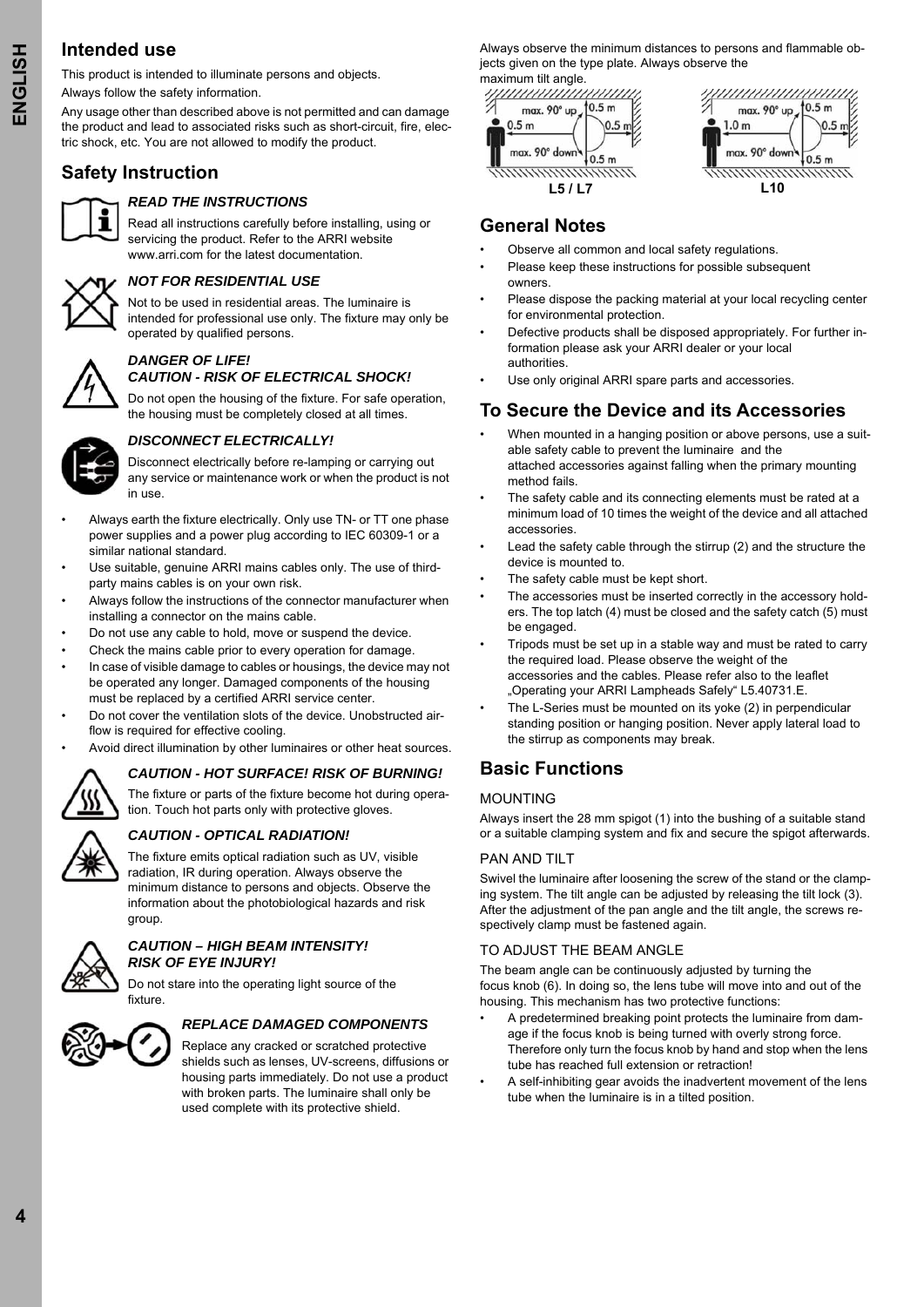#### USE OF LIGHT SHAPING ACCESSORIES

Light shaping accessories like a barndoor or a filter frame with a diffusing material can be inserted into the clamps at the front of the luminaire:

- Press the knob on the side of the top latch (4). The top latch opens upwards.
- Slide the accessory from above into the clamps until the safety catch (5) engages. To support this, the safety catch can be slightly tilted with a fingertip.
- Close the top latch (4) and take care that the nose engages in the retaining ring of the accessory.

#### DMX INTERFACE

The L-Serie is equipped with two locking, 5-pin XLR connectors (10 and 12) for the DMX / RDM data input and throughput.

#### USB INTERFACE

The luminaire is equipped with an USB interface (Mini USB connector 11). The interface can be used for uploading new firmware, setting parameters or for service purpose. A service tool for Windows, Mac OS and Linux allows the control and programming of the luminaire using this interface.

The latest firmware and the ARRI Lighting Service Manager software tool are located in the download area of our website www.arri.com for free download.

#### POWER-ON AND OPERATION

By switching the power switch on (or by applying the mains power on luminaires without a power switch), the luminaire starts lighting after a short startup time with the same setting which had been active at its last switch off.

The luminaire can now be controlled over the DMX interface, over the USB interface or by the integrated fixture menu (15).

# **Operating Modes**

#### WHITE LIGHT

The luminaire generates white light with an optimized color rendition or high output with reduced color rendition. The color temperature and the green / magenta point can be continuously adjusted.

#### COLORED LIGHT

The luminaire generates white or colored (only "C" versions) light. The color tone (hue) and the color saturation can be adjusted continuously. At very low color saturation, the luminaire generates white light without an optimized color rendition.

The operating modes can be changed by pressing the FUNCT button short.

# **Display and Fixture Menu**

The luminaire is equipped with an integrated fixture menu. It supports the following functions:

#### POWER/STATUS Indicator

| continuous green | powered, no malfunction         |
|------------------|---------------------------------|
| blinking red     | over temperature warning        |
| continuous red   | malfunction or over temperature |

#### DATA Indicator

lights blue when a valid DMX signal is present

#### DIMMER Knob

• to adjust the brightness from 0 - 100%.

#### CCT Knob

- to adjust the correlated color temperature (CCT) in the white light mode
	- to adjust the color hue in the colored light mode (only "C" versions)

#### GN/SAT Knob

- to adjust the green-magenta point of the white light in white light mode
- to adjust the color saturation in color mode (only "C" versions)

#### FUNCT Button

- to change the operating mode between white and colored light (only "C" versions)
- to exit a sub-menu (escape)

#### ENTER Button

- to confirm an input to jump into a sub-menu
- 
- ↑+ Button to show the menu
- to move upwards in a menu
- to increase a value
- 

### ↓- Button

- to show the menu
- to move downwards in a menu
- to decrease a value

#### 1 and 2 button

• To record (press and hold) and recall (short press) of user–defined presets.

Note: Only the settings of the CCT/HUE and ±GN/SAT controllers will be stored.

# **To Replace the Light Source**

The light source contained in this luminaire is replaceable by a service agent or a similar qualified person. If the light source has reached the end of its operational life or if the light source fails before it reached the end of its specified operational life, please contact the manufacturer or his service agent or a similar qualified person.

# **User Manual**

The user manual contains more detailed information about the features and functionalities of the device. Please visit the website www.arri.com to download the user manual and much more information about the L-Series free of charge.

### **ARRI Service**

In case of technical problems please visit us at

### **www.arri.com**

Arnold & Richter Cine Technik GmbH & Co. Betriebs KG Global Application & Services Arriweg 17 D-83071 Stephanskirchen

**Germany**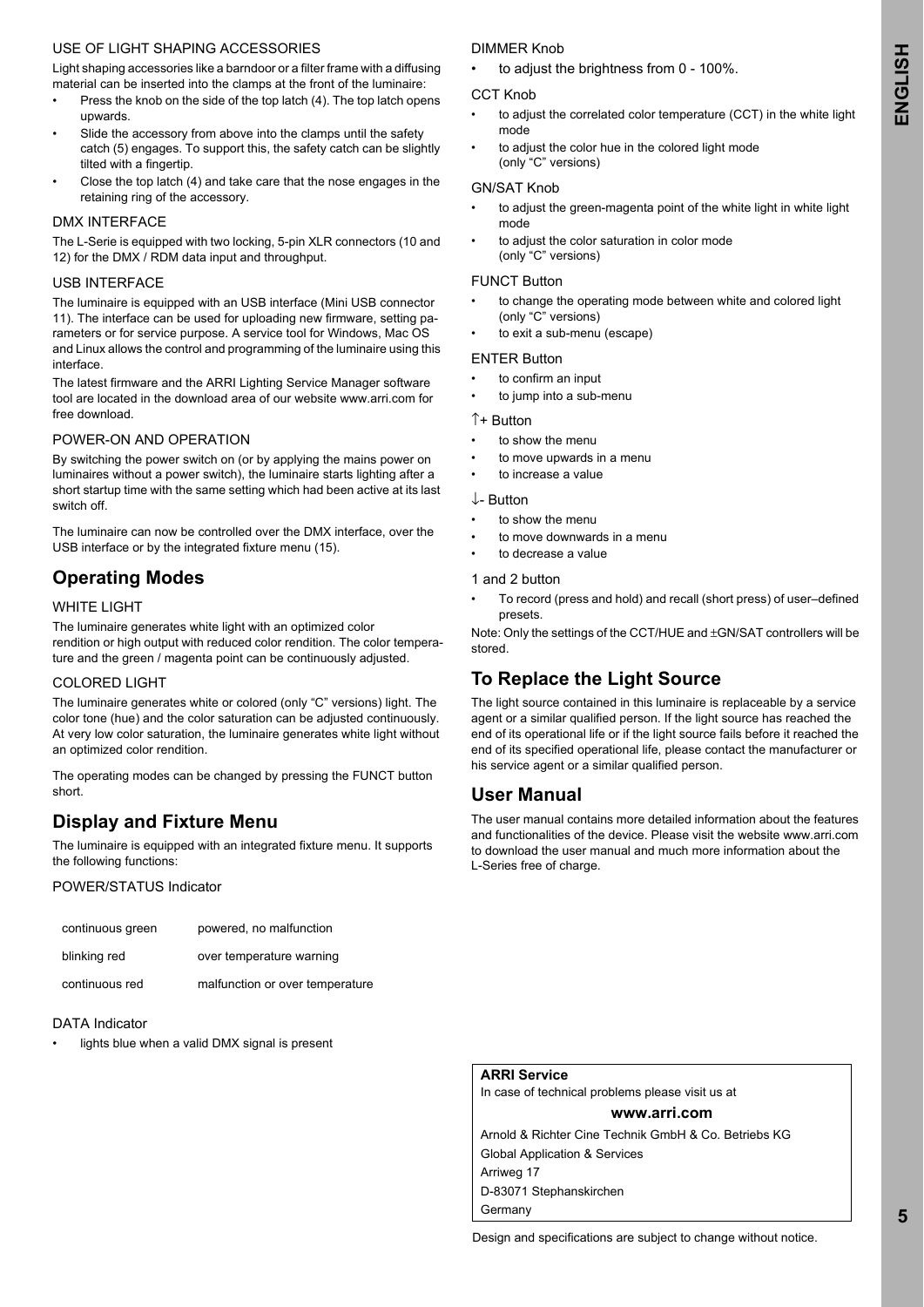# **Bestimmungsgemäße Verwendung**

Das Produkt dient zur Beleuchtung von Personen und Gegenständen. Befolgen Sie unbedingt die Sicherheitshinweise!

Eine andere als die beschriebene Verwendung führt zur Beschädigung dieses Produktes. Dies ist mit Gefahren, wie z.B. Kurzschluss, Brand, elektrischer Schlag etc. verbunden. Das Produkt darf nicht geändert bzw. umgebaut werden.

# **Sicherheitshinweise**



### *BEACHTEN SIE DIE ANLEITUNG*

Lesen Sie alle Anleitungen sorgfältig vor der Installation, Inbetriebnahme oder Reparatur des Produkts. Die neueste Version der Dokumentation finden Sie auf der ARRI Website www.arri.com



### *NICHT FÜR DEN GEBRAUCH IM WOHNBEREICH*

Nicht für den Einsatz im Wohnbereich zugelassen. Die Leuchte ist nur für den professionellen Einsatz bestimmt. Die Leuchte darf nur von qualifizierten Personen bedient werden.



#### *LEBENSGEFAHR! VORSICHT - GEFAHR DES ELEKTRISCHEN SCHLAGS!*

Gehäuse nicht öffnen. Der sichere Betrieb ist nur bei vollständig geschlossenem Gehäuse gewährleistet.



#### *ELEKTRISCH VOM NETZ TRENNEN*

Trennen Sie das Gerät vor dem Lampenwechsel, vor Reparatur- oder Wartungsarbeiten oder wenn das Gerät nicht in Betrieb ist, allpolig vom Netz.

- Das Gerät muss elektrisch geerdet werden. Es darf nur als Einphasen-Betriebsmittel an einem TN- oder TT-Stromversorgungssystem mit einen Stecker nach IEC 60309-1 oder vergleichbarer nationaler Norm angeschlossen werden.
- Verwenden Sie original ARRI Netzleitungen. Die Verwendung anderer Netzleitungen geschieht auf eigene Gefahr.
- Beachten Sie bei der Montage eines Netzsteckers immer die Montagehinweise des Steckerherstellers.
- Verwenden Sie keine Leitungen zum Halten, Bewegen oder Aufhängen des Scheinwerfers.
- Prüfen Sie die Netzleitung des Scheinwerfers vor jedem Gebrauch auf sichtbare Schäden.
- Verwenden Sie den Scheinwerfer bei sichtbaren Beschädigungen nicht. Schäden müssen durch ein zertifiziertes ARRI Service-Center behoben werden.
- Decken Sie die Lüftungsöffnungen des Scheinwerfers niemals ab. Der Scheinwerfer muss frei umströmt werden können, um die Kühlung zu gewährleisten.
- Vermeiden Sie die Bestrahlung durch andere Scheinwerfer und andere Wärmequellen.



### *VORSICHT - HEISSE OBERFLÄCHE! VERBRENNUNGSGEFAHR!*

Das Gerät oder Teile des Gerätes werden im Betrieb sehr heiß. Heiße Teile nur mit Schutzhandschuhen berühren.

### *VORSICHT - OPTISCHE STRAHLUNG!*

Das Gerät emittiert während des Betriebs optische Strahlung, wie UV, sichtbare und IR Strahlung. Beachten Sie immer die Sicherheitsabstände zu Personen und Objekten. Beachten Sie die Hinweise zu den photobiologischen Gefahren und zur Risikogruppe.



#### *VORSICHT – HOHE LICHTSTÄRKE! GEFAHR DER AUGENVERLETZUNG!*

Nicht in die aktive Lichtquelle des Scheinwerfers starren.



#### *BESCHÄDIGTE KOMPONENTEN ERSETZEN!*

Jede zersprungene oder verkratzte Schutzabdeckung ist unverzüglich zu ersetzen, wie z.B. Linsen, UV-Schutzscheiben, Diffusoren oder Gehäuseteile. Geräte mit beschädigten Komponenten dürfen nicht verwendet werden. Die Leuchte darf nur vollständig mit ihrer Schutzabdeckung betrieben werden.

Halten Sie die auf dem Typenschild beschriebenen Mindestabstände zu Personen und brennbaren Werkstoffen ein. Beachten Sie



| ,,,,,,,,,,,,,,,,,,,,,,,,,<br>max. 90° up | 0.5 <sub>m</sub> |
|------------------------------------------|------------------|
| .0 <sub>m</sub>                          |                  |
| max. 90° dowr                            |                  |
| l 10                                     |                  |

# **Allgemeine Hinweise**

- Beachten Sie alle allgemeinen und örtlichen Sicherheitsvorschriften.
- Bewahren Sie diese Anleitung für Nachbesitzer auf.
- Entsorgen Sie das Verpackungsmaterial der Umwelt zuliebe bei einer geeigneten Entsorgungsstelle.
- Auch defekte Geräte müssen sachgerecht entsorgt werden. Weitere Informationen hierzu erhalten Sie von Ihrem ARRI-Händler und Ihrer Gemeinde- oder Stadtverwaltung.
- Verwenden Sie nur original ARRI-Ersatzteile und Zubehör von ARRI.

# **Sicherung des Scheinwerfers und Zubehörs**

- Bei hängendem Betrieb und beim Betrieb über Personen müssen Sie den Scheinwerfer und das verwendete Zubehör mittels eines zugelassenen Sicherungsseils gegen Herabfallen sichern.
- Das Sicherungsseil und seine Verbindungselemente müssen mindestens für das 10-fache Gewicht der zu sichernden Geräte ausgelegt sein.
- Führen Sie das Sicherungsseil durch den Bügel (2) und um die tragende Struktur.
- Halten Sie das Sicherungsseil so kurz wie möglich.
- Das Zubehör muss korrekt in die Klauen eingesetzt sein. die Torsicherung (4) muss geschlossen und der Rasthaken (5) muss eingerastet sein.
- Stative müssen standsicher aufgestellt und für die Last ausgelegt sein. Beachten Sie hierbei das Gewicht des Zubehörs und der Kabel. Lesen Sie hierzu auch die Hinweise im "Sicherheitsmerkblatt für ARRI-Scheinwerfer" L5.40731.E.
- Der Haltebügel (2) darf nur senkrecht hängend oder stehend montiert werden. Querbelastungen können zu Deformation oder Bruch des Stativzapfens oder des Bügels führen.

# **Grundfunktionen**

#### BEFESTIGUNG

Schieben Sie den 28 mm Aufhängezapfen (1) in die Hülse eines passenden Stativs oder einer passenden Haltevorrichtung und klemmen Sie ihn fest. Sichern Sie den Zapfen vor Herausfallen.

#### DREHEN UND NEIGEN

Sie können den L-Serie nach Lösen der Schraube am Stativ oder der Haltevorrichtung drehen. Verändern Sie die Neigung nach Lösen der Bügelklemmung (3). Ziehen Sie alle Schrauben und die Bügelklemmungen nach dem Einrichten fest an.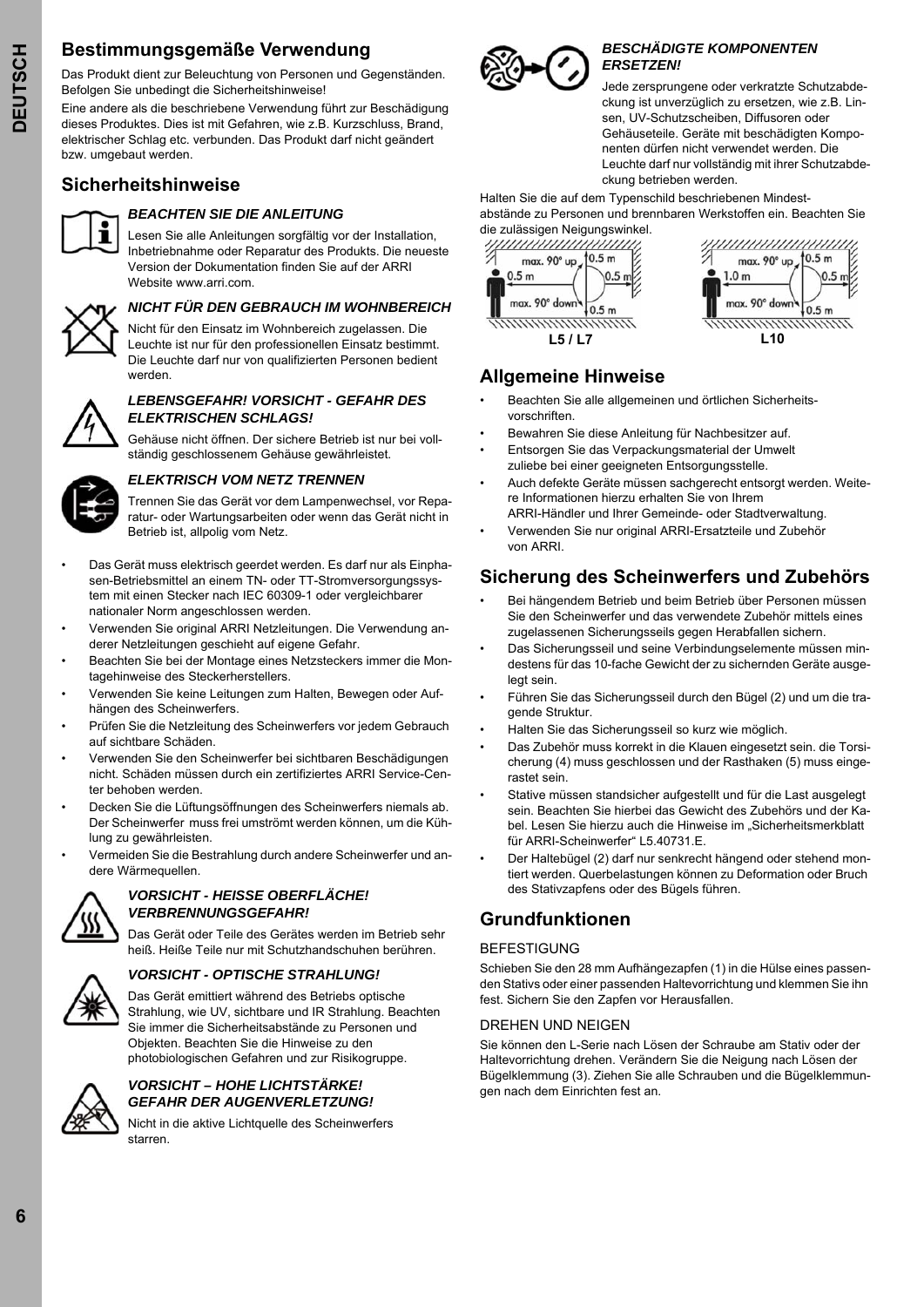#### EINSTELLEN DES STREUWINKELS

Durch Drehen des Fokusknopfes (6) können Sie den Streuwinkel stufenlos verändern. Dabei bewegt sich der gesamte Linsentubus aus dem Gehäuse heraus bzw. in das Gehäuse hinein. Dieser Mechanismus besitzt zwei Schutzfunktionen:

- Eine Sollbruchstelle verhindert Schäden am Gerät, falls der Fokusknopf mit einem zu hohem Drehmoment bewegt wird. Deshalb Fokusknopf nur mit der Hand drehen und bei Stillstand des Tubus stoppen!
- Ein selbsthemmendes Getriebe verhindert, dass sich die Position des Tubus bei geneigtem Scheinwerfer verändert.

#### VERWENDUNG VON ZUBEHÖR

Zubehör für die Lichtformung, wie z.B. eine Torblende oder ein Filterhalter mit einem Diffusor, kann in die Halteklauen auf der Vorderseite des Scheinwerfers eingesetzt werden:

- Drücken Sie den Knopf an der Seite der Torsicherung (4). Die Torsicherung klappt nach oben auf.
- Schieben Sie das Zubehör von oben in die Halteklauen, bis der Rasthaken (5) einrastet. Zur Unterstützung kann der Rasthaken etwas mit dem Finger gekippt werden.
- Klappen Sie die Torsicherung (4) zu und achten Sie darauf, dass die Nase in den Haltering des Zubehörteils einrastet.

#### DMX-SCHNITTSTELLE

Die L-Serie verfügt über zwei 5-polige XLR-Verbinder (10 und 12) für den DMX / RDM Datenein- und -ausgang.

#### USB-SCHNITTSTELLE

Der Scheinwerfer besitzt eine USB-Schnittstelle mit einer Mini-USB-Buchse (11) für das Aufspielen von Firmware, die Einstellung von Betriebsparametern und für Servicezwecke. Ein kostenlos erhältliches Service-Tool für Windows, Mac OS und Linux erlaubt die Steuerung bzw. Programmierung des Scheinwerfers über diese Schnittstelle.

Die neueste Firmware sowie den ARRI Lighting Service Manager finden Sie im Download-Bereich der Internetseite www.arri.com zum kostenlosen Download.

#### EINSCHALTEN UND BETRIEB

Beim Einschalten beginnt der Scheinwerfer nach kurzer Verzögerung mit der letzten Einstellung zu leuchten.

Der Scheinwerfer kann über die DMX-Schnittstelle, die USB-Schnittstelle oder über das Gerätemenü (15) gesteuert werden.

# **Betriebsarten**

#### WEISSLICHT

Der Scheinwerfer erzeugt weißes Licht mit optimierter Farbwiedergabe oder maximaler Helligkeit mit reduzierter Farbwiedergabe. Die Farbtemperatur und die Grün / Magenta-Sättigung können stufenlos eingestellt werden.

#### FARBIGES LICHT

Der Scheinwerfer erzeugt weißes oder farbiges (nur "C" Versionen) Licht. Der Farbton (Hue) und die Farbsättigung (Saturation) können stufenlos eingestellt werden. Bei sehr kleiner Sättigung wird weißes Licht mit nicht optimierter Farbwiedergabe erzeugt.

Die beiden Betriebsarten können durch kurzes Drücken der Taste FUNCT umgeschaltet werden.

# **Anzeigefeld und Gerätemenü**

Das Gerätemenü hat folgende Funktionen:

Anzeige POWER/STATUS

| Dauerlicht grün       | Keine Störung               |
|-----------------------|-----------------------------|
| <b>Blinklicht rot</b> | Übertemperatur Warnung      |
| Dauerlicht rot        | Störung oder Übertemperatur |

#### Anzeige DATA

leuchtet blau, wenn ein gültiges DMX-Signal anliegt

### Drehknopf DIMMER

• Einstellen der Helligkeit von 0 - 100 %.

#### Drehknopf CCT

- Einstellen der korrelierten Farbtemperatur (CCT) im Weißlicht-Modus
- Einstellen des Farbtons im Farblicht-Modus (nur "C" Modelle)

#### Drehknopf GN/SAT

- Einstellen der Grün-Magenta-Balance des weißen Lichts
- Einstellen der Farbsättigung im Farbmodus ("C" Modelle)

#### Taste FUNCT

- Umschalten der Betriebsart zwischen Weißlicht und Farblicht (nur "C" Modelle)
- Sprung aus einem Untermenü (Escape)

#### Taste ENTER

- Bestätigen einer Eingabe
- Sprung in ein Untermenü

#### Taste ↑+

- Anzeigen des Menüs
- Bewegung nach oben in einem Menü
- Erhöhung eines Wertes

#### Taste ↓-

- Anzeigen des Menüs
- Bewegung nach unten in einem Menü
- Verringerung eines Wertes

#### Tasten 1 und 2

• Speichern (langer Tastendruck) und Abrufen (kurzer Tastendruck) von Benutzereinstellungen.

Anmerkung: Es werden nur die Einstellungen der Drehknöpfe CCT/HUE und ±GN/SAT gespeichert.

# **Hinweis zum Ersetzen des Leuchtmittels**

Die Lichtquelle dieser Leuchte darf nur durch den Hersteller der Leuchte oder einen von ihm beauftragten Service-Techniker oder einer vergleichbar qualifizierten Person ersetzt werden. Wenn die Lichtquelle ihre Lebensdauer erreicht hat oder die Lichtquelle vor Erreichen der angegebenen durchschnittlichen Lebensdauer ausfällt, wenden Sie sich bitte an den Hersteller der Leuchte oder einen von ihm beauftragten Service-Techniker oder eine vergleichbar qualifizierte Person.

# **Bedienungsanleitung & weitere Information**

Die Bedienungsanleitung enthält ausführliche Informationen über die Merkmale und Funktionen des Gerätes. Diese und viele weitere Informationen stehen zum kostenfreien Download auf der ARRI Website www.arri.com zur Verfügung.

|  | <b>ARRI Service</b> |
|--|---------------------|
|--|---------------------|

Bei technischen Problemen besuchen Sie bitte

#### **www.arri.com**

Arnold & Richter Cine Technik GmbH & Co. Betriebs KG Global Application & Services Arriweg 17 D-83071 Stephanskirchen Deutschland

Technische Änderungen vorbehalten.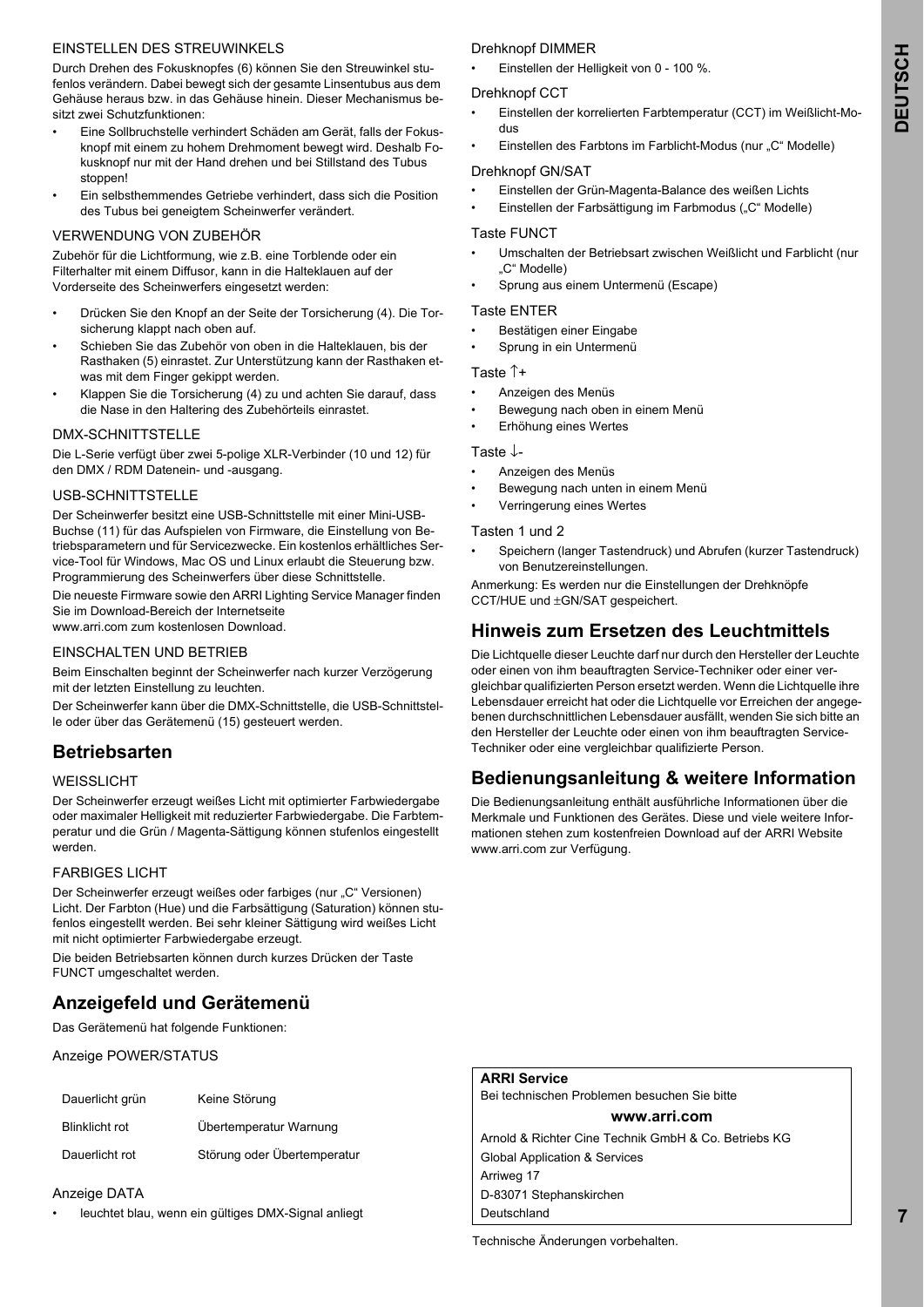# **Intención de Uso**

Este producto está destinado para iluminar personas y objetos. Es condicionalmente a prueba de agua.

Siga la información de seguridad en todo momento.

Otro uso o manipulación distinto al descrito en este documento, no está permitido y puede dañar al producto y puede estar asociado a riesgos como corto circuito, incendio, descarga eléctrica, etc. Usted no tiene permitido modificar el producto.

# **Instrucciones de Seguridad**



### *LEA LAS INSTRUCCIONES*

Lea todas las instrucciones cuidadosamente antes de instalar, utilizar o dar servicio al producto. Consulte la página web de ARRI www.arri.com para obtener la última documentación.



# *NO APTO PARA USO RESIDENCIAL*

No deberá ser utilizado en áreas residenciales. La luminaria está intencionada para uso único de forma profesional. El dispositivo deberá ser operado por personas calificadas.



#### *¡PELIGRO DE VIDA! PRECAUCIÓN – RIESGO DE UNA DESCARGA ELÉCTRICA!*

No abra la cubierta del dispositivo. Para una operación segura, la cubierta deberá estar completamente cerrada todo el tiempo.



### *DESCONECTE ELÉCTRICAMENTE*

Desconecte eléctricamente antes de un cambio de lámpara o antes de realizar cualquier servicio o mantenimiento o cuando el producto esté inactivo.

- Siempre conecte el dispositivo a tierra eléctricamente. Únicamente utilice fuentes de energía TN – o TT y una conexión de corriente de acuerdo con la IEC 60309-1 o un estándar nacional similar.
- Utilice únicamente cables de red que sean apropiados y genuinos de ARRI. El uso de cables de red de terceros, es bajo su propio riesgo.
- Siempre siga las instrucciones del proveedor del conector cuando instale un conector en los cables de red.
- No utilice ningún cable para sostener, mover o suspender el dispositivo.
- Revise que los cables de red estén libres de daño antes de cada operación.
- En caso de un daño visible en los cables o en la carcasa, el dispositivo no deberá ser operado. Componentes dañados de la carcasa deberán ser reemplazados por un centro de servicio certificado por ARRI.
- No cubra las ranuras de ventilación del dispositivo. Se requiere una corriente de aire sin obstrucciones para un enfriamiento efectivo.
	- Evite la iluminación directa por otras luminarias o fuentes de calor.



#### *PRECAUCIÓN – ¡SUPERFICIE CALIENTE, RIESGO DE QUEMADURA!*

El dispositivo o los componentes del dispositivo se calientan durante la operación. Únicamente deberá manipular los elementos calientes con guantes de protección.



### *PRECAUCIÓN – ¡RADIACIÓN ÓPTICA!*

El dispositivo emite radiación óptica como rayos UV, radiación visible IR, durante la operación. Siempre considere la distancia mínima a personas y objetos. Consulte las notas de la los peligros fotobiológicos y el grupo de riesgo.



#### *PRECAUCIÓN – ¡ALTA INTENSIDAD DE HAZ DE LUZ, RIESGO DE LESIONES OCULARES!*

No mire fijamente a la fuente de luz mientras el dispositivo está en operación.



#### *REEMPLAZO DE COMPONENTES DAÑADOS*

Reemplace inmediatamente cualquier pantalla protectora que esté agrietada o rayada, como lentes, pantallas UV, difusores, o partes de la cubierta. No utilice el producto con partes rotas. La luminaria deberá ser utilizada únicamente de forma adecuada con su cubierta protectora.

Siempre observe las distancias mínimas a personas y objetos inflamables señalados en la placa. Siempre observe el ángulo máximo de inclinación.





# **Notas Generales**

- Observe todas las regulaciones comunes y locales de seguridad.
- Mantenga las instrucciones para posibles dueños subsecuentes.
- Por favor disponga del material de empaque a su centro de reciclaje para protección al medio ambiente.
- Productos defectuosos deberán ser dispuestos apropiadamente. Para más información por favor diríjase a su proveedor ARRI o a sus autoridades locales.
- Únicamente utilice tanto refacciones como accesorios originales ARRI.

### **Para Asegurar el Dispositivo y sus Accesorios**

- Cuando monte el dispositivo en una posición colgante o arriba de personas, utilice un cable de seguridad apropiado para prevenir que la luminaria y los accesorios adjuntos se caigan cuando el primer método de montaje falla.
- El cable de seguridad y sus elementos conectados deben de soportar un mínimo de carga de 10 veces el peso del dispositivo y todos los accesorios conectados.
- Pase el cable de seguridad a través del estribo (2) y la estructura donde el dispositivo esté montado.
- El cable de seguridad debe permanecer corto.
- El pestillo superior (4) debe estar cerrado y el pestillo de seguridad debe estar anclado.
- Los trípodes deben estar colocados de forma estable y deben ser capaces de cargar el peso requerido. Observe el peso de los accesorios y los cables. Por favor diríjase al documento "Operación segura de sus lámparas ARRI" L5.40731.E.
- El L-Serie debe estar montado en su yugo (2) en una posición de pie perpendicular o en una posición colgante. Nunca aplique carga lateral en el estribo.

# **Funciones Básicas**

#### MONTAJE

Siempre inserte una espita de 28 mm (1) en el casquillo de un soporte adecuado o un sistema de sujeción adecuado, luego fije y asegure la espita.

#### GIRO E INCLINACIÓN

Gire la luminaria después de aflojar los tornillos de soporte o el sistema de sujeción. El ángulo de inclinación puede ser ajustado liberando el bloqueo de inclinación (3). Después del ajuste del ángulo de giro y el ángulo de inclinación, los tornillos deberán ser colocados y apretados nuevamente.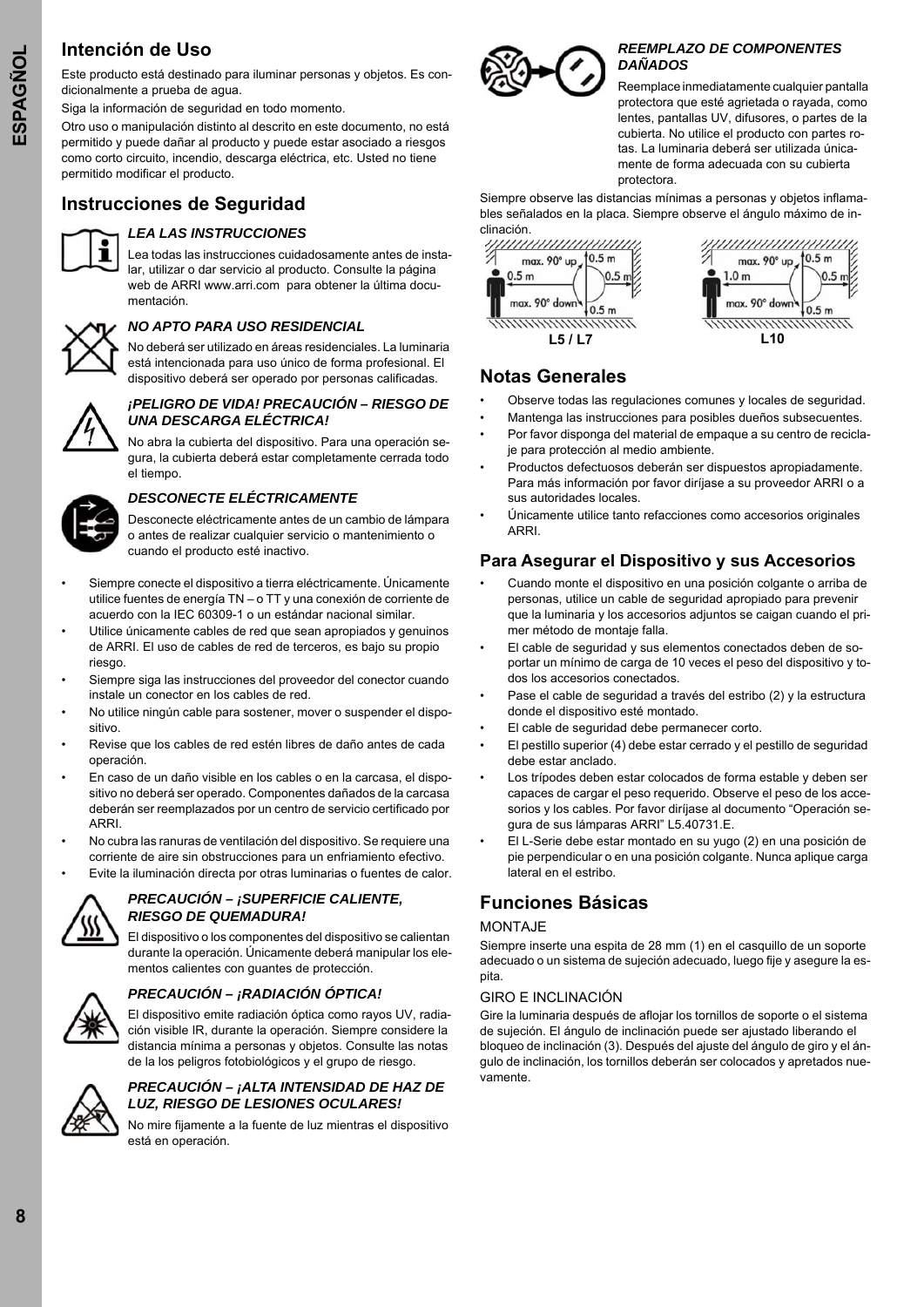### PARA AJUSTAR EL ÁNGULO DE HAZ

El ángulo de haz puede ser continuamente ajustado girando la perilla de enfoque (6). Mediante ello, el tubo de la lente se moverá dentro y fuera de la carcasa.

Este mecanismo tiene dos funciones de protección.

Un punto de ruptura predeterminado que protege la luminaria de daño, si la perilla de enfoque ha sido girada con fuerza excesiva. ¡Por eso, únicamente gire la perilla de enfoque con su mano y pare cuando el tubo de la lente haya alcanzado la completa extensión o retracción! Un engrane auto inhibido evita el movimiento involuntario del tubo de la lente cuando la luminaria está en posición inclinada.

#### USO DE ACCESORIOS LUMINOSOS

Accesorios como un marco de luz o un marco de filtro con material de difusión pueden ser insertados en las abrazaderas al frente de la luminaria:

- Presione la perilla en el lado del pestillo superior (4). El pestillo superior abre hacia arriba.
- Deslice el accesorio de arriba en las abrazaderas hasta que el pestillo de seguridad (5) encaje. Para apoyar esto, el pestillo de seguridad se puede inclinar ligeramente con la punta de un dedo.
- Cierre el pestillo superior (4) y tenga cuidado de que la punta se enganche en el anillo de retención del accesorio.

#### INTERFAZ DMX

El L-Serie está equipado con dos conectores XLR de bloqueo (10 y 12) tanto para la entrada de datos DMX / RDM como para su rendimiento.

#### INTERFAZ DE USB

La luminaria está equipada con una interfaz USB (conector Mini USB 11). La interfaz puede ser utilizada para cargar un nuevo firmware, configuración de parámetros y otros propósitos de servicio. Una herramienta de servicio para Windows, Mac OS y Linux permiten el control y la programación de la luminaria utilizando está interfaz.

El ultimo firmware y la herramienta de software de ARRI Lighting Service Manager, se encuentran disponibles para su descarga gratuita en el área de descargas dentro de la página web www.arri.com.

#### ENCENDIDO Y OPERACIÓN

Encendiendo el dispositivo (o conectándolo a la alimentación de red) la luminaria comienza a iluminar después de un breve periodo de tiempo con la misma configuración que ha estado activa antes del último apagado. La luminaria ahora puede ser controlada por la interfaz DMX, por la interfaz USB o por el menú de dispositivo integrado (15).

# **Modos de Operación**

#### LUZ BLANCA

La luminaria genera luz blanca con un rendimiento optimizado de color o una salida alta con el rendimiento de color reducido. La temperatura de color y el punto verde / magenta pueden ser ajustados continuamente.

#### LUZ DE COLOREADA

La luminaria genera luz blanca o coloreada (únicamente versiones "C"). El tono de color (matiz) y la saturación de color pueden ser ajustadas continuamente. A una baja saturación de color, la luminaria genera luz blanca sin un rendimiento de color optimizado. Los modos de operación pueden ser cambiados apretando el botón rápido de FUNCT.

# **Pantalla y menú del dispositivo**

La luminaria está equipada con un menú de accesorios integrado. Este soporta las siguientes funciones:

Indicador de POWER/STATUS

| Verde continuo   | Encendido, sin errores                       |
|------------------|----------------------------------------------|
| Rojo parpadeante | Advertencia de sobre sobrecalenta-<br>miento |
| Rojo continuo    | Mal funcionamiento o sobrecalenta-<br>miento |

#### Indicador de DATOS

• Ilumina de color azul cuando una señal válida DMX está presente.

#### Controlador DIMMER

• Para ajustar el brillo 0 - 100%.

#### Controlador CCT

- Para ajustar la temperatura de color correlacionada (CCT) en el modo de luz blanca.
- Para ajustar el color del matiz en el modo de luz coloreada (únicamente versiones "C").

#### Controlador GN/SAT

- Para ajustar el punto verde magenta de la luz blanca en el modo de luz blanca.
- Para ajustar la saturación de color en el modo de color (únicamente versiones "C").

#### Botón FUNCT

- Para cambiar los modos de operación entre luz blanca y coloreada (únicamente versiones "C").
- Para salir de un submenú (escape).

#### Botón ENTER

- Para confirmar una entrada.
- Para entrar a un submenú.

#### Botón ↑+

- Para mostrar el menú.
- Para mover hacia arriba el menú.
- Para aumentar el volumen.

#### Botón ↓-

- Para mostrar el menú.
- Para mover hacia abajo el menú.
- Para reducir el volumen.

#### Botones 1 y 2

• Para grabar (presione y mantenga) y recuperar los valores predeterminados definidos por el usuario (presione brevemente).

Nota: Solo se almacenarán los ajustes de los controladores CCT / HUE  $v \pm GN / SAT$ .

# **Para Reemplazar la Fuente de Luz**

La fuente de luz contenida en esta iluminaria es reemplazable por un agente de servicio o una persona calificada para ello. Si la fuente de luz ha llegado al final de su vida útil o si la fuente de luz falla antes de haber alcanzado la especificación de su vida útil, por favor contacte al fabricante o a su agente de servicio o una persona calificada similarmente.

# **Manual de Usuario**

El manual de usuario L-Serie contiene más información sobre las características y funcionalidades del dispositivo. Por favor visite la página web www.arri.com para descargar el manual de usuario y obtener más información sobre el L-Serie, los cuales son libre de cargo.

### **ARRI Service**

En caso de problemas técnicos, por favor consúltenos en

#### **www.arri.com**

Arnold & Richter Cine Technik GmbH & Co. Betriebs KG Global Application & Services Arriweg 17 D-83071 Stephanskirchen Deutschland

El diseño y las especificaciones están sujetos a cambios sin previo aviso.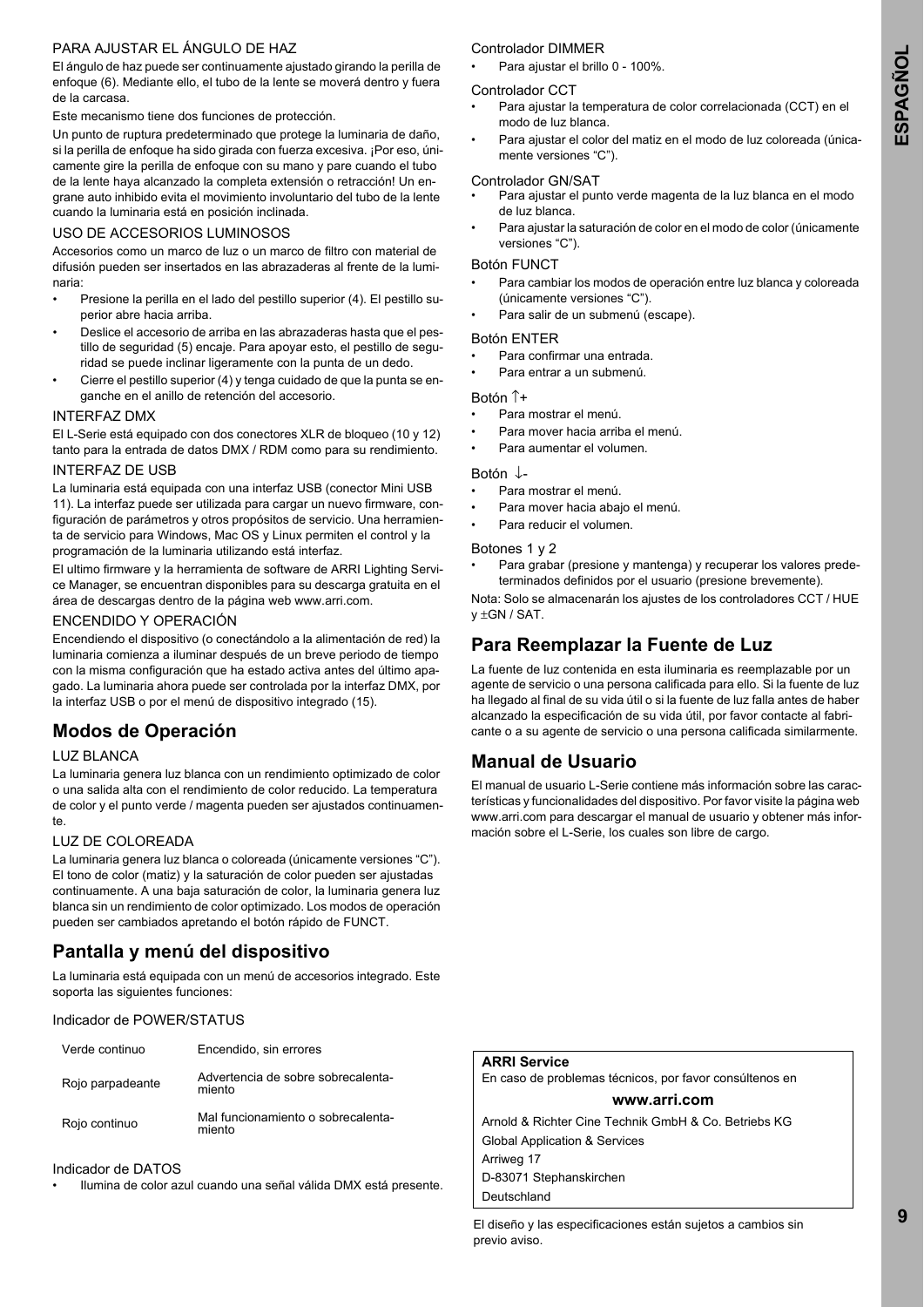# **Conditions d'utilisation**

Ce produit est conçu pour illuminer des personnes et des objets. Respectez toujours les précautions d'emploi.

Tout autre usage que ceux décrits ici est interdit et peut endommager le produit et conduire à des risques tels que courts-circuits, incendie, électrisation, etc. Vous n'êtes pas autorisé à modifier le produit.

# **Précautions d'emploi**



### *LISEZ LES INSTRUCTIONS*

Lisez attentivement toutes les instructions avant d'installer, de mettre en service ou de réparer le produit.Consultez le site web de ARRI www.arri.com pour la documentation à iour



# *USAGE PROFESSIONNEL UNIQUEMENT*

Ce produit n'est pas destiné à un usage domestique. Ce luminaire est conçu uniquement pour un usage professionnel. Il ne doit être utilisé que par du personnel qualifié.

# *DANGER DE MORT !*

*ATTENTION – RISQUE D'ELECTRISATION !*

N'ouvrez pas l'appareil. Pour une utilisation en toute sécurité, le corps de l'appareil doit être complètement fermé en permanence.



### *DECONNECTEZ L'ALIMENTATION*

Déconnectez le produit du réseau électrique avant de changer la lampe ou de procéder à une opération de maintenance ou d'entretien ainsi que lorsque le produit n'est pas utilisé.

- Reliez toujours l'appareil à la terre électrique. Raccordez-vous sur une installation à régime de neutre de type TT ou TN monophasée avec une prise de courant homologuée IEC 60309-1 ou équivalent.
- Utilisez un câble adapté d'origine ARRI uniquement. L'utilisation de câbles de tierce partie est à vos propres risques.
- Suivez toujours les instructions du fabricant du connecteur secteur lors de l'installation sur le câble d'alimentation.
- N'utilisez pas le câble pour porter, suspendre ou déplacer l'appareil.
- Vérifiez le câble d'alimentation avant la mise en service.
- Si le câble ou l'enveloppe de l'appareil sont visiblement endommagés, l'appareil doit être écarté. Les composants endommagés sur l'enveloppe de l'appareil doivent être remplacés par une station technique agrée ARRI.
- Ne couvrez pas les ouvertures de ventilation de l'appareil. Un flux d'air libre et sans obstruction est nécessaire pour un refroidissement efficace.
- Evitez d'irradier l'appareil avec d'autres sources de lumière ou de chaleur.



#### *ATTENTION – SURFACE CHAUDE ! RISQUE DE BRULURE !*

L'appareil et ses composants deviennent chauds pendant le fonctionnement. Utilisez des gants de protection pour les manipuler.



### *ATTENTION - RADIATIONS OPTIQUES!*

Pendant son fonctionnement, l'appareil émet des radiations optiques telles que UV, radiations visibles, infrarouges. Respectez une distance minimale aux objets et aux personnes environnants. Respectez les informations de risque photo biologique et de groupes de risques.



#### *ATTENTION – FORTE INTENSITE LUMINEUSE ! RISQUE DE LESION OCULAIRE !*

Ne regardez pas dans le faisceau de lumière lorsque la source est allumée.



#### *REMPLACEZ LES COMPOSANTS DEFECTUEUX*

Remplacez immédiatement tout organe de protection craquelé ou rayé comme les lentilles, les filtres UV ou les carters. N'utilisez pas un produit visiblement endommagé. Le luminaire ne doit être utilisé que s'il est complet avec tous ses écrans de protection.

Respectez les distances minimales aux personnes et aux matériaux inflammables notées sur la plaque de série. Respectez l'angle d'inclinaison maximal.





# **Notes Générales**

- Respectez les normes et régulations de sécurité locales.
- Conservez ce document pour un prochain utilisateur potentiel. • Faîtes recycler l'emballage dans votre centre de tri local pour le respect de l'environnement.
- Les produits défectueux doivent être recyclés correctement. Pour plus d'information, contactez votre distributeur ARRI ou les autorités locales.
- N'utilisez que des pièces et accessoires d'origine ARRI.

# **Mise en sécurité de l'appareil et de ses accessoires**

- Lorsqu'il est suspendu, utilisez une élingue de sécurité adaptée pour éviter toute chute du projecteur ou de ses accessoires en cas de rupture de l'accroche primaire.
- L'élingue de sécurité et ses connecteurs doivent être homologués pour 10 fois le poids du projecteur et de tous ses accessoires.
- Passez l'élingue dans la lyre (2) et dans la structure supportant le projecteur.
- Gardez l'élingue aussi courte que possible.
- Les accessoires doivent être insérés convenablement sur le projecteur. Le verrouillage(4) doit être fermé et la sécurité (5) engagée.
- Les trépieds doivent être stables et homologués pour la charge qu'ils soulèvent. Tenez compte des accessoires et des câbles dans le calcul. Reportez-vous au guide "Utilisation des produits ARRI en sécurité " L5.40731.E.
- La lyre (2) doit être utilisée verticalement, en suspension ou en perroquet. Une charge latérale peut causer des déformation ou la rupture du spigot.

# **Fonctions de base**

### MONTAGE

Introduisez le spigot de 28mm (1) dans la bague d'un crochet ou d'un pied compatible puis fixez et serrez le spigot convenablement.

#### PAN FT TILT

Orientez le projecteur après avoir desserré la vis de serrage du pied ou du crochet. L'inclinaison de la source peut être réglée sans effort une fois la poignée (3) desserrée. Une fois le PAN et le TILT réglés, resserrez ces fixations convenablement.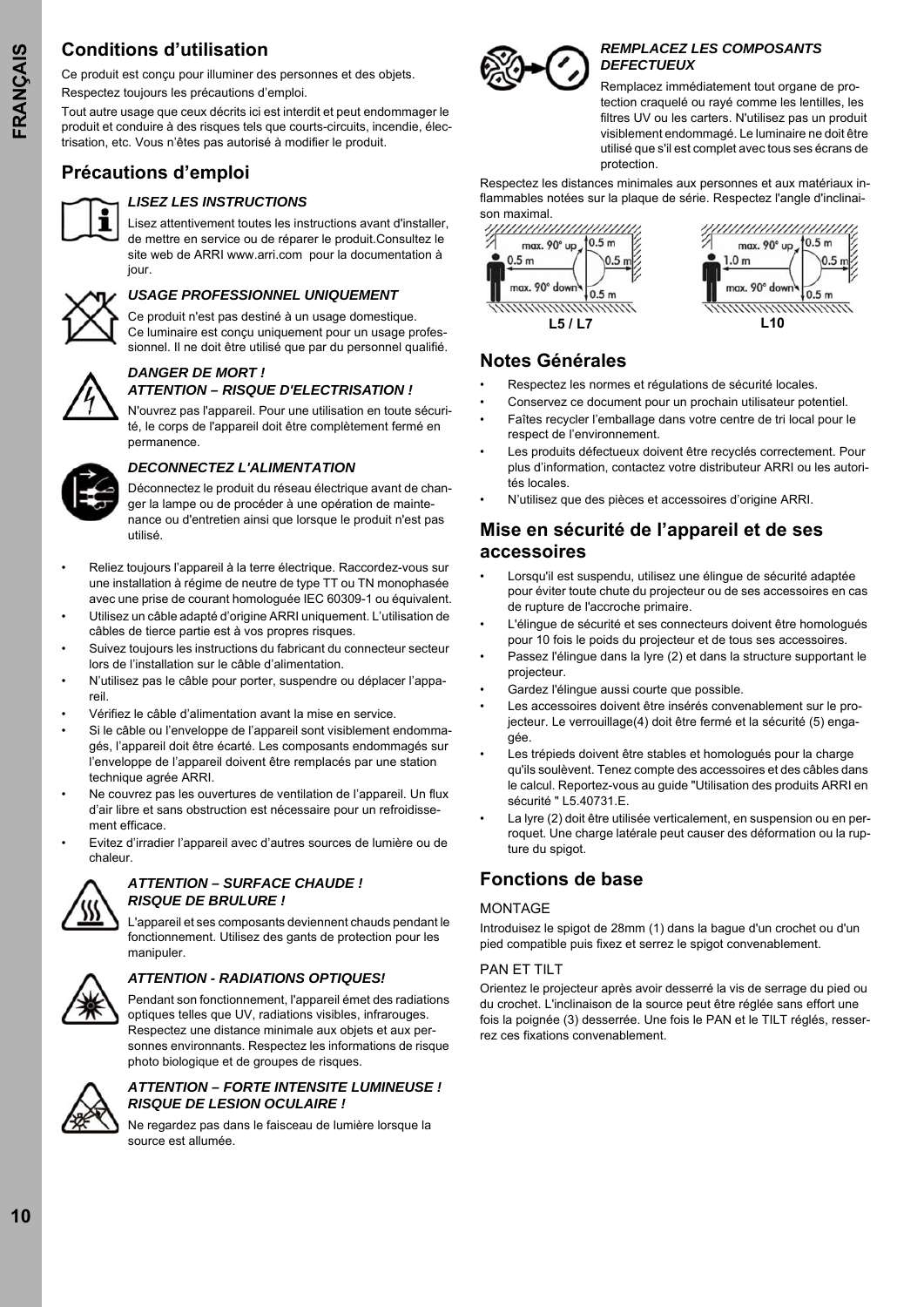### REGLAGE DE LA TAILLE DU FAISCEAU

L'ouverture du faisceau est réglable progressivement en tournant la molette de zoom (6). En faisant cela, le groupe de lentilles se déplace dans le carter de l'appareil. Ce mécanisme dispose de 2 protections intégrées:

- Une butée préréglée protège l'appareils de dommages causés lors de la manipulation de la molette avec un trop grand couple. Ne tournez la molette qu'à la main et ne forcez pas lorsque le tube optique atteint ses fins de course !
- Un système de frein évite tout mouvement intempestif de l'optique lorsque le projecteur est incliné.

#### INSTALLATION D'ACCESSOIRES ET FILTRES

Des accessoires (volets, porte-diffuseur) peuvent être installés à l'avant de l'appareil:

- Appuyez sur le côté du verrou supérieur (4) pour ouvrir la gorge.
- Glissez l'accessoire par le haut jusqu'à ce que la sécurité (5) s'engage dedans. Il faudra peut-être aider le verrouillage en la dégageant au doigt..
- Fermez la sécurité (4) et assurez-vous que son extrémité s'engage dans l'anneau de rétention de l'accessoire.

#### INTERFACE DMX

L'appareil est équipé d'embases XLR 5 broches (10 et 12) pour la transmission de signal DMX / RDM.

#### INTERFACE USB

L'appareil est équipé d'une interface USB (connecteur mini USB 11). Cette interface permet la mise à jour du logiciel, l'injection de paramètres de configuration et la maintenance. Un logiciel compagnon pour Windows, Mac OS et Linux permet l'utilisation de cette interface. La dernière version du logiciel interne et l'application ARRI Lighting Service Manager software tool sont disponibles gratuitement dans la zone de téléchargement du site www.arri.com.

#### MISE SOUS TENSION ET UTILISATION

En engageant l'interrupteur principal (ou en mettant sous tension la version sans interrupteur), le projecteur émet de la lumière après une courte initialisation. Il reprend les mêmes réglages qu'avant l'extinction. Le projecteur est alors contrôlable en DMX ou part l'interface USB ainsi que par le menu embarqué (15).

### **Modes opératoires**

#### LUMIERE BLANCHE

Le projecteur émet un lumière blanche à indice de rendu des couleurs optimisé. La température de couleur et le point vert/magenta sont réglables progressivement.

#### LUMIERE COLOREE

La version "C" du projecteur génère une lumière blanche ou colorée. La teinte et la saturation sont réglables progressivement. A faible saturation, le projecteur émet une lumière blanche sans optimisation du rendu des couleurs.

Le mode opératoire est modifiable en appuyant brièvement sur la touche FUNCT.

# **Afficheur et menus embarqués**

Le projecteur est équipé d'une interface embarqué avec les fonctions suivantes:

Indication d'état (POWER/STATUS)

| Vert permanent   | Sous tension, pas de défaut    |
|------------------|--------------------------------|
| Rouge clignotant | Proximité de la surchauffe     |
| Rouge permanent  | Défaut important ou surchauffe |

#### Indicateur DATA

• s'allume en bleu à la réception d'un signal DMX valide

#### Contrôleur DIMMER

• réglage de la intensité

#### Contrôleur CCT

- réglage de la température de couleur corrélée (CCT) en mode lumière blanche
- réglage de la teinte en mode lumière colorée (version "C" uniquement)

#### Contrôleur GN/SAT

- réglage de la correction du vert/magenta en mode lumière blanche
- réglage de la saturation en mode lumière colorée (version "C" uniquement)

#### Touche FUNCT

- passage du mode Blanc au mode Couleur sur les version "C" uniquement
- sortie d'un menu (fonction échappement)

#### Touche ENTER

- validation d'une saisie ou d'un choix
- entrée dans une rubrique

#### Touche ↑+

- affichage du menu
- navigation dans les rubriques
- augmente une valeur en cour de saisie

#### Touche ↓-

- affichage du menu
- navigation dans les rubriques
- diminue une valeur en cour de saisie

#### Touches 1 et 2

• enregistre (maintenir enfoncée) ou rappelle (appui bref) un réglage personnalisé

Note: seuls les réglages CCT/Teinte et Point vert/ Saturation peuvent être mémorisés.

# **Remplacement de la source de lumière**

La source de lumière de ce luminaire est remplaçable par un agent technique ou une personne qualifiée. Si la source a atteint sa durée de vie opérationnelle ou si elle tombe en panne avant sa durée de vie typique, contactez le fabricant ou son agent technique ou similaire le plus proche.

# **Mode d'emploi**

Le mode d'emploi de produit contient des informations détaillées sur les fonctionnalités de l'appareil. Consultez le site web www.arri.com pour télécharger les modes d'emploi de l'L-Serie et de ses accessoires gratuitement.

| ARRI Service                                         |
|------------------------------------------------------|
| En cas de problème technique, consultez le site web  |
| www.arri.com                                         |
| Arnold & Richter Cine Technik GmbH & Co. Betriebs KG |
| Global Application & Services                        |
| Arriweg 17                                           |

D-83071 Stephanskirchen

Conception et spécifications sujettes à changement sans préavis.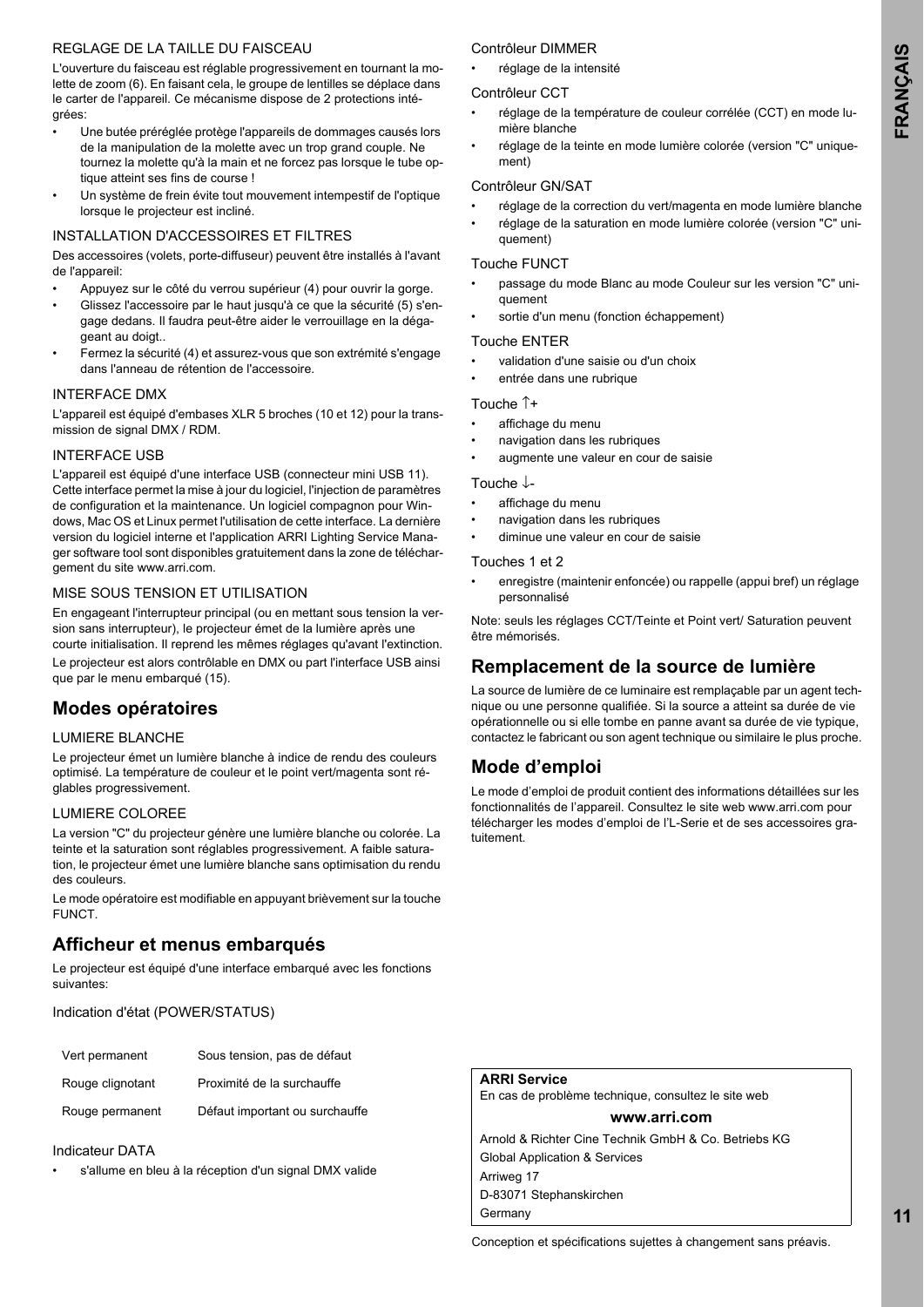# 使用目的

人物や物に照明を照らす為に使う。必ず安全事項に従って使用する。 製品の故障や破損、電気ショックや火事などの事故を防ぐため、記載 されている以外の目的での使用は禁止されている。製品の改造も禁止 されている。

# 安全事項

#### 説明書を読む

製品の使用、またはインストールをする前に説明書を確認 する。最新の資料などは ARRI のホームページ www.arri.com を参照。



### 家庭での使用は禁止

住宅や住宅地などでは使用しないこと。この照明器具はプ ロが使用するために作られている。 照明器具は資格のある 人のみが操作できる。



警告 ― 電気ショックのリスクあ利!

照明器具のハウジングを開かないこと。 器具を安全に使用 するためには、ハウジングが必ず閉じてあることを確認す る。



### 電源を切る

メンテナンス作業、または照明器具の電球を変えるなどの 作業を行う時は必ず電源を切る。基本、使用していない時 は電源を切っておく。

- 固定具は必ず電気的に接地してください。TN- または TT の一相 電源と IEC 60309-1 または同様の国家規格に準拠した電源プラグ のみを使用してください。ARRI 正規品のメ
- インケーブルのみを使用。純正品ではないものを使う場合リスク を理解する。
- コネクターをメインケーブルとつなげる時、コネクターの製造者 の注意事項に従って使用する。
- ケーブルを使って器具を動かしたり、支えたりしない事。
- 毎回使用前にメインケーブルが破損していないかを確認する。
- ケーブルやハウジングが破損している場合、照明器具の使用を直 ちにやめる。破損しているパーツは ARRI サービスセンターに問 い合わせて取り替えてもらう。
- 空気孔を塞がない。空気の流れが滞ると機械の冷却が正常にでき なくなる。
- 他の照明器具、あるいは熱を発する機械が直接使用している照明 器具に当たらないように注意。



#### 注意 *―* 表面が高熱!火傷の恐れあり!

使用時に照明器具や部品などがとても熱くなる。熱くなっ ている部分は保護用手袋を着用してから触れる。



### 注意 *―* 光学的放射

この照明器具は使用時に UV 紫外線、可視光線、IR など の光学的放射を放つ。照明器具と人物や物からの最低距離 を観察しながら使用する。 危険やリスクなどは、説明書に 記載されてある情報を確認する。



# 危険 *―* 強いハイビーム! 目に傷を負うリスクあり!

使用中の照明器具のライトソースを直視しないこと。



レンズ、UV スクリーン、ディフューザー、ハウ ジングパーツなどの保護部品に傷がついた場合 直ちに取り換える。損傷がある部品を取り付け たまま製品を使用してはいけない。保護部品が 一つでも欠けていると、照明器具は使用不可能 になる。

タイププレートに記載されている、人や可燃物からの最小距離を必ず 守ってください。



### 一般注意事項

- 安全基準に従って機器を使用する。
- 説明書は次の利用者の為にも必ず保管する。
- 梱包材などのゴミは地域のルールを確認して処分する。
- 不良品は直ちに処分する。ARRI の担当者に連絡し、詳しい情報 や手順を入手する。
- 付属品などは ARRI の既製品のみを使用する。

### 器具と付属品の固定について

- 吊るして固定する場合、器具の基本固定装置が万が一切れた時の ために備えて安全ケーブルを使う。
- 安全ケーブルの最低荷重 kg 数が吊るす照明器具の10倍ある事 を確認する。
- 安全ケーブルを照明器具が固定されている個所に通して使用す る。
- 安全ケーブルは短い物を使用する。
- 付属品が正しく挿入されている事を確認する。トップラッチ(4) が閉まっている事、そしてセーフティーキャッチ(5)が固定さ れている事を必ず確認する。
- 三脚が正しく立てられている事、そして最低荷重が足りている事 を確認する。L5.40731.E. に表記されている詳細を確認した上 で、付属品やケーブルの重さも忘れず計算に入れる。
- あぶみは必ず縦に吊るす。横にすると故障や破損の原因となる。
- 器具は必ずあぶみ(2)に対して縦に、もしくは吊るしてはめる 事。コック(1)は必ず正しくクランピングした上、きちんと固 定する。

#### 基本機能

固定

28 mm のスピゴット (1) を常にブッシングに挿入します。 適当な立場 または適当な締め金で止めるシステムのおよび固定および安全な

の後に、注ぎ口を

パンとティルト(回転と傾き)

スタンドのスクリュー、もしくはクランピング / 締め金を緩めると装 置は回転できる。傾きの角度は傾きロック

(6)を調整する事で変更できる。回転角度と傾き角度を調整した後、 再度スクリューやロックをしっかり固定する。

#### 光角度/ビームアングルの調整

光角度はフォーカスノブ(6)を操作する事でつねに調整できる。レ ンズの動きで角度が調整される。このメカニズムには二つの保護機能 がある:

- フォーカスノブを強く回し過ぎた場合、限界点で自動的に止まるよ うになっている。
- すなわち、フォーカスノブは必ず手作業で調節し、限界点に達した ら回す事をやめる事が重要。

自動抑制ギアーにより、装置が傾いている時のレンズチューブの誤っ た動きを防ぐ事が出来る。

#### 照明の形を変える付属品

照明の形を変化できる付属品は、照明器具の正面についているクラン プ/締め金に挿入する事で使用できる。以下の手順を参考にする:

- トップラッチ(4)の横についているノブを強く押すとラッチが 上に開く。
- 安全キャッチ(5)に固定されるまで、締め金の上から付属品を 入れる。セーフティーフックを指で少し傾けると入りやすい。
- トップラッチ(4)を閉じて、付属品が正しく固定されている事 を確認する。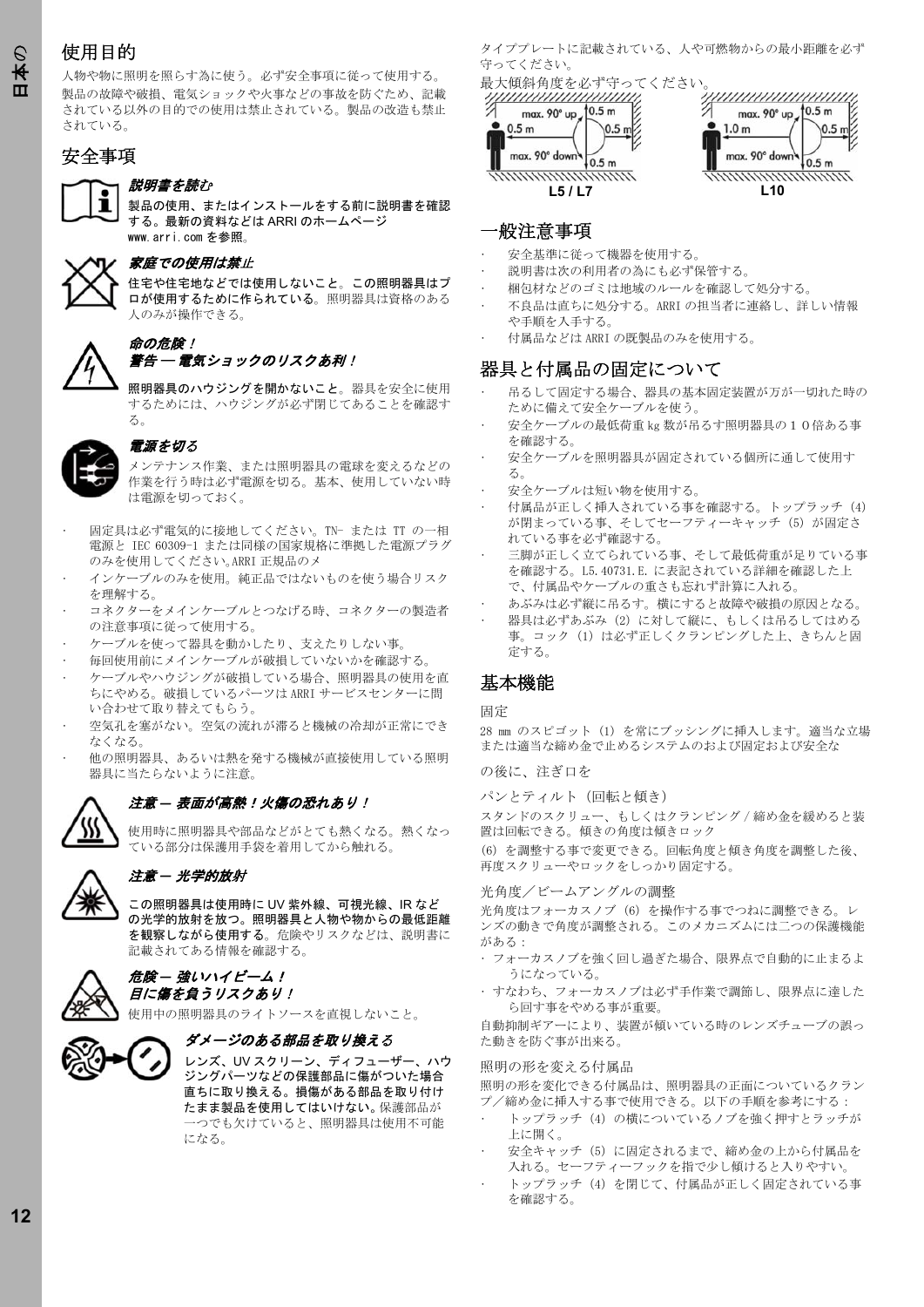#### DMX インターフェイス

器具に 5pin RDM-DMX インターフェイス (インとアウト) が収容され ている。

#### USB インターフェイス

照明器具についている USB インターフェイスは、操作パラメーターの セッティングに必要な新しいツールやファームウェアのアップロード がミニ USB 接続子でできる。パソコン(WIN/MAC)にサービスツール を ARRI のホームページから無料でダウンロード出来る。このツール でインターフェイスを通じて照明器具の操作とプログラミングが可能 になる。

http://www.arri.com/lightingsoftware で最新のファームウェアと ALSM(ARRI ライティングシステムマネージャー)を確認。

#### 電源オンと操作

電源スイッチをつけるとゆっくり照明器具がスタートアップを開始。 最後に使用した時の設定がスタートアップ時に起動する。 器具が作動してから、DMX インターフェイス、USB インターフェイス、

もしくはコントロールパネルで操作が可能になる。

### 操作方法

最適な色再現のため照明器具はホワイトライトを再生する。色の温度 とグリーン/マゼンタ補正はつねに調整できる。

色付き照明/カラーライト

色付き照明、カラーライトを使用できる。色調、色合い、そして色の 彩度はつねに調整可能。彩度が低くなるとホワイトライトがつくが、 色の演出はされない。 操作モードは FUNCT のボタンを押すと変更できる。

# 指示パネルとオンボードコントロール

この照明器具にはフィクスチャーパネルがついている。以下の機能を 調整出来る:

電源/ステータス表示

| 緑 | 電源オン、故障なし |  |
|---|-----------|--|
|   |           |  |

赤 太郎 故障

赤点滅 オーバーヒート警告

データ表示

• DMX シグナルがある場合青く光る

強度コントローラー • 明るさを調整

CCT/HUE コントローラー

- ホワイトライトモード時の色温度(CCT)を調整。
	- カラーライトモード時の色合いを調整。
- ±GN/SAT コントローラー
- ホワイトライトモード時のグリーン/マゼンタ補正を調整。
- カラーライトモード時の色彩度を調整。
- FUNCT ボタン
- ホワイトライトモードとカラーライトモードの二つのモードを使 い分けられる。
- サブメニューから退出する(Escape)

#### ENTER ボタン

- インプットを確証する。
- サブメニューに飛ぶ。

#### ↑+ ボタン

- メニューを表示
- メニューの上へスクロール
- 数字、値を上げる
- ↓- ボタン
- メニューを表示
- メニューの下へスクロール
- 数字、値を下げる
- 1と2ボタン
- プレセットを長押しで保存、もしくはワンクリックでプレセット をリコールする。

注意:CCT/HUE と ±GN/SAT コントローラーの設定のみが保存される。

# ライトソースの取り替え

この照明器具のライトソースはサービスエージェント、あるいは資格 のある人のみ取り替えることができる。ライトソースがつかなくなっ たり、ライトソースが故障した場合、製造者かサービスエージェン ト、あるいは資格がある人に連絡して対応してもらう。

#### ユーザーマニュアル

L-Serie のユーザーマニュアルは器具の使い方などの大切な情報が細 かく記載されている。ホームページ www.arri.com をアクセスして、 L-Serie のユーザーマニュアルをダウンロードすることができる。

#### ARRI Service

質問や問題がある場合はホームページをアクセスしてください: www.arri.com

Arnold & Richter Cine Technik GmbH & Co. Betriebs KG Global Application & Services Arriweg 17 D-83071 Stephanskirchen Germany

デザインや仕様は予告なしで変更する場合がある .

**1313**

日本 の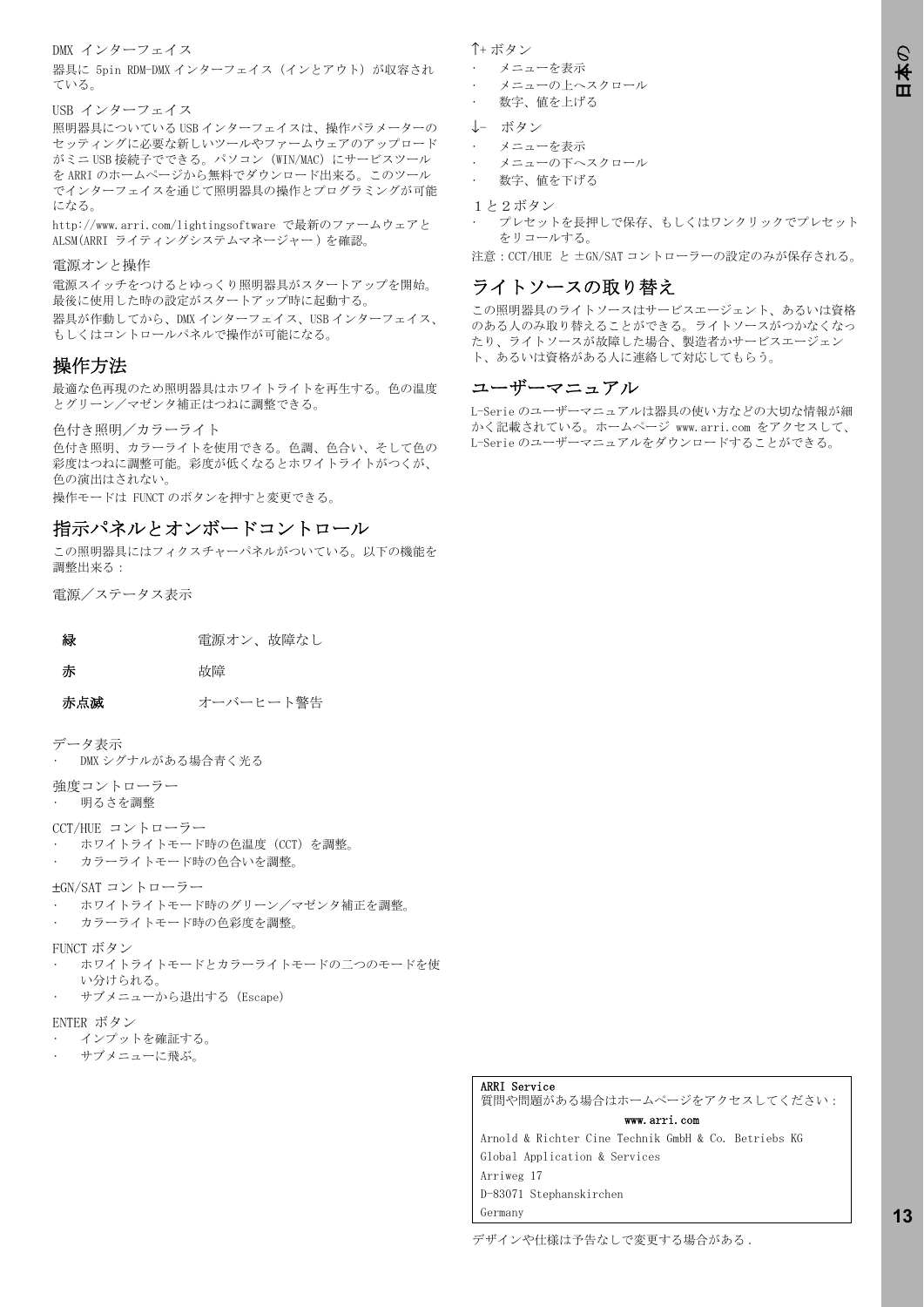# *Specification / Technische Daten / Especificaciones / Spécifications technique /* 仕様

|                                                                                                                                                                                            | L5                                                                                                                                                 | L7                                                                                                                                                                                              | L10                                                                                                            |
|--------------------------------------------------------------------------------------------------------------------------------------------------------------------------------------------|----------------------------------------------------------------------------------------------------------------------------------------------------|-------------------------------------------------------------------------------------------------------------------------------------------------------------------------------------------------|----------------------------------------------------------------------------------------------------------------|
| Mains Input - AC Input<br>Netzspannungseingang<br>Entrada de red - Entrada AC<br>Alimentation secteur<br>メインインプットーACインプット                                                                  | 100 - 240 V~<br>50 / 60 Hz                                                                                                                         | 100 - 240 V~<br>50 / 60 Hz                                                                                                                                                                      | 100 - 240 V~<br>50 / 60 Hz                                                                                     |
| DC Input<br>Batteriespannungseingang<br>Entrada DC<br>Alimentation DC<br>DCインプット                                                                                                           | $23 V - 36 V =$                                                                                                                                    |                                                                                                                                                                                                 | n.a.                                                                                                           |
| <b>Power Consumption</b><br>Leistungsaufnahme<br>Consumo de Energía<br>Puissance consommée<br>使用電力                                                                                         | 115 W max.<br>最大115W                                                                                                                               | 220 W max.<br>最大220W                                                                                                                                                                            | 510 W max.<br>最大510W                                                                                           |
| Gerätesicherung<br>Main fuse<br>Fusible del dispositivo<br>Fusible d'appareil<br>装置のヒューズ                                                                                                   | M 2,0A H 250 V, 5x20                                                                                                                               | F 2,5A H 250 V, 5x20                                                                                                                                                                            | Intern, $12,5A$<br>Internal Fuse, 12,5 A<br>Fusible interno, 12,5 A<br>Fusible interne, 12,5 A<br>内部ヒューズ、12.5A |
| Ingress Protection<br>Schutzart<br>Tipo de Protección<br>Indice de protection<br>防水レベル                                                                                                     |                                                                                                                                                    | <b>IP 20</b>                                                                                                                                                                                    |                                                                                                                |
| <b>Protection Class</b><br>Schutzklasse<br>Clase de Protección<br>Classe de protection<br>保護クラス                                                                                            |                                                                                                                                                    | I                                                                                                                                                                                               |                                                                                                                |
| Risk Group (blue light emission)<br>Risikogruppe (Blaulichtgefährdung)<br>Grupo de Riesgo (emisión de luz azul)<br>Groupe de risque photobiologique (lumière<br>bleue)<br>リスクグループ (ブルーライト) | <b>DO NOT</b><br><b>EXPOSE</b><br>$L5-C$<br>$L7-C$<br>Distance<br>Abstand<br>L10-C $\begin{array}{cc} 1,0 \text{ m} \\ 3.3 \text{ ft} \end{array}$ | <b>RISK</b><br><b>RISK</b><br><b>GROUP 1</b><br><b>GROUP 0</b><br>$0,5$ m<br>5,70 m<br>18.7 ft<br>$1.6$ ft<br>$6,50 \; m$<br>$0,5$ m<br>$1.6$ ft<br>$21.3$ ft<br>$11,50 \text{ m}$<br>$37.7$ ft |                                                                                                                |
| Operating temperature<br>Zulässige Umgebungstemperatur<br>Temperatura de Operación<br>Température de fonctionnement<br>操作温度                                                                |                                                                                                                                                    | $t_a = -20$ °C bis + 45°C<br>$t_a = -4^\circ F$ to $+113^\circ F$                                                                                                                               |                                                                                                                |
| Dimensions (WxHxD)<br>Abmessungen (BxHxT)<br>Dimensiones (AxAxP)<br>Dimensions ( $\angle x$ h $x$ p)<br>寸法(幅x高x奥行き)                                                                        | 278 x 394 x 280 mm <sup>3</sup><br>$10.9 \times 15.5 \times 11$ in <sup>3</sup>                                                                    | 374 x 571 x 351 mm <sup>3</sup><br>14.7 x 22.5 x 13.8 in <sup>3</sup>                                                                                                                           | 502 x 714 x 560 mm <sup>3</sup><br>19.8 x 28.1 x 22.0 in <sup>3</sup>                                          |
| Weight<br>Gewicht                                                                                                                                                                          | MAN:<br>$5,0$ kg<br>$11.1$ lbs                                                                                                                     | 8,2 kg<br>$18.1$ lbs                                                                                                                                                                            | 19,0 kg<br>41.1 lbs                                                                                            |
| Peso<br>Poids<br>重量                                                                                                                                                                        | P.O.<br>6,4 kg<br>$14.2$ lbs                                                                                                                       | 10,0 kg<br>$22.1$ lbs                                                                                                                                                                           | 20,5 kg<br>44.6 lbs                                                                                            |
| Firmware<br>ファームウェア                                                                                                                                                                        | The latest firmware can be found at:<br>Die neueste Firmware finden Sie unter:<br>最新のファームウェアは以下から入手できます。                                           | La última versión de firmware puede ser encontrada en:<br>La dernière version du micrologiciel est téléchargeable sur:<br>http://www.arri.com/en/technical-service/firmware                     |                                                                                                                |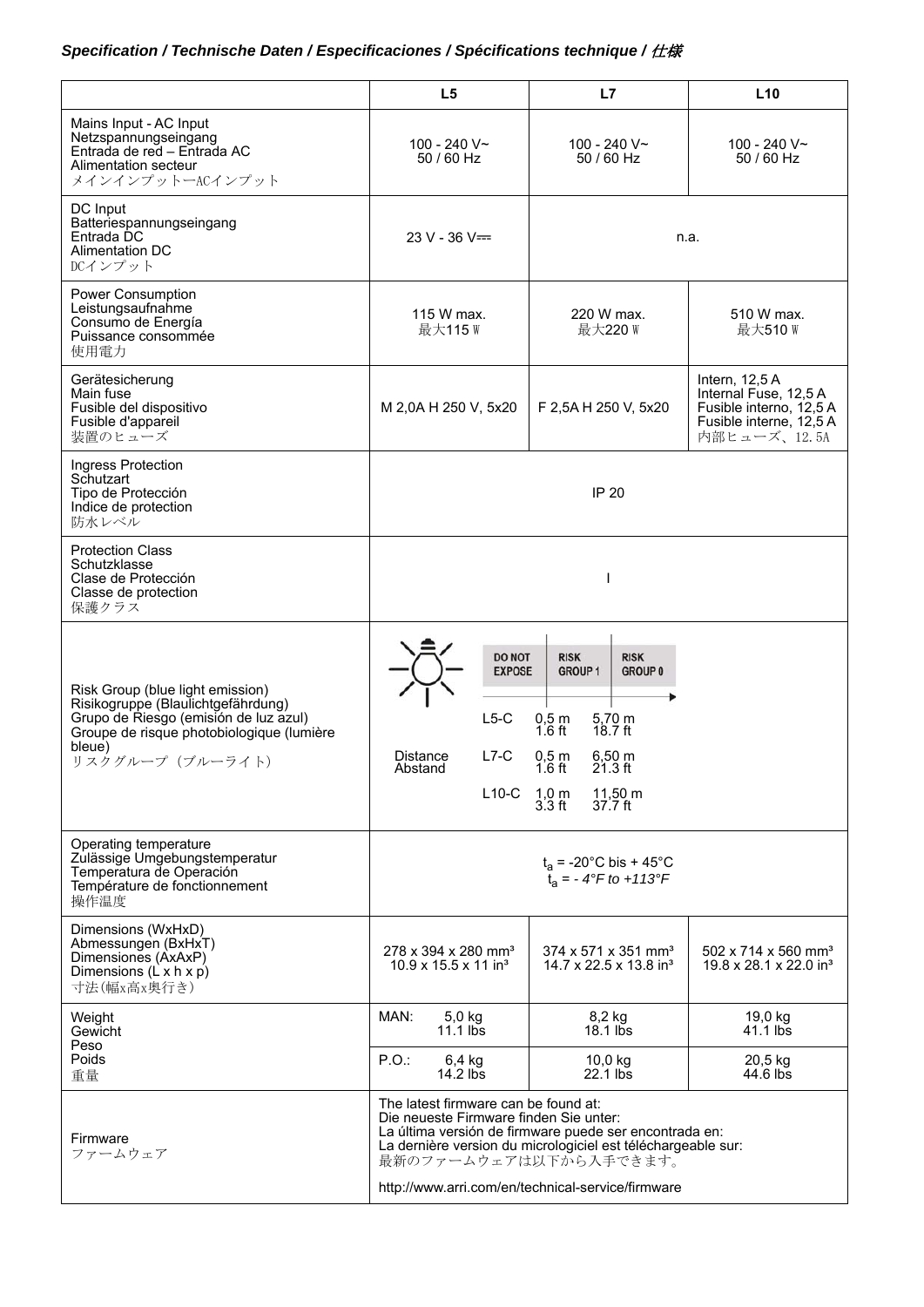| Certifications & Declarations of Conformity                           | CE. CB. ENEC. cNRTLus. FCC. PSE                                                                                                                                                                                                                                                                                                                   |
|-----------------------------------------------------------------------|---------------------------------------------------------------------------------------------------------------------------------------------------------------------------------------------------------------------------------------------------------------------------------------------------------------------------------------------------|
| Zertifizierungen & Konformitätserklärungen                            | This Device complies with part 15 of the FCC Rules.                                                                                                                                                                                                                                                                                               |
| Certificaciones & Declaraciones de                                    | Operation is subject to the following two conditions:                                                                                                                                                                                                                                                                                             |
| Conformidad                                                           | (1) This device may not cause harmful interference, and                                                                                                                                                                                                                                                                                           |
| Homologations et déclarations de conformité                           | (2) this device must accept any interference received, including                                                                                                                                                                                                                                                                                  |
| 証明と認証制度                                                               | interference that may cause undesired operation.                                                                                                                                                                                                                                                                                                  |
| Packed items<br>Lieferumfang<br>Artículos Empacados<br>Contenu<br>付属品 | Luminaire, Yoke with spigot, powerCON TRUE1 mains cable<br>Scheinwerfer, Haltebügel mit Zapfen, powerCON TRUE1 Netzan-<br>schlusskabel<br>Luminaria, Yugo con espiga, cable de red powerCON TRUE1<br>Luminaire, Lyre avec spigot, Câble d'alimentation avec connecteur<br>powerCON TRUE1<br>ヘッドランプ、スピゴット付きマウントブラケット、powerconTRUE1コネ<br>クタ付き雷源ケーブル |